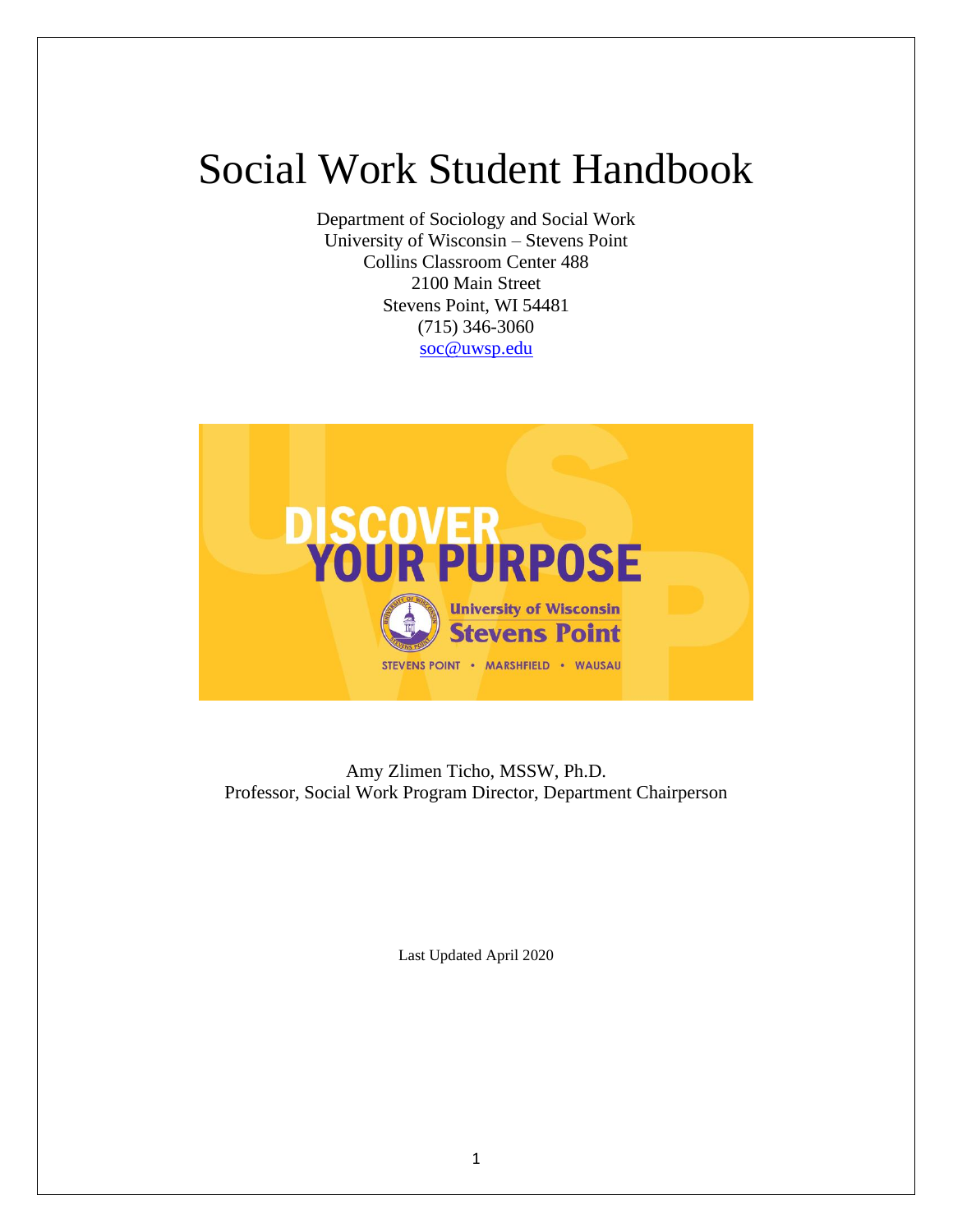# **Table of Contents**

| <b>Introduction/Welcome</b>                   |                                                       | 4  |
|-----------------------------------------------|-------------------------------------------------------|----|
|                                               | History of Social Work at UW-Stevens Point            | 4  |
|                                               | Accreditation                                         | 4  |
|                                               | <b>UWSP Mission and Purpose</b>                       | 4  |
| <b>Social Work Program Overview</b>           |                                                       | 6  |
|                                               | Mission, Goals, and Objectives                        | 6  |
|                                               | Definition of Generalist Practice                     | 6  |
|                                               | Social Work Values and Ethics                         | 6  |
| <b>Social Work Program Curriculum</b>         |                                                       | 7  |
|                                               | <b>Degree Requirements</b>                            | 7  |
|                                               | <b>Field Education</b>                                | 8  |
|                                               | Special Work in Social Work and Social Administration | 8  |
|                                               | <b>CSWE Core Competencies</b>                         | 9  |
|                                               | <b>Program Assessment</b>                             | 10 |
| <b>Admission into the Social Work Program</b> |                                                       | 11 |
|                                               | Declaring a Social Work Major                         | 11 |
|                                               | Advising                                              | 11 |
|                                               | <b>Admission Requirements</b>                         | 11 |
|                                               | <b>Admission Application</b>                          | 12 |
|                                               | <b>Admission Process</b>                              | 12 |
|                                               | Procedures for Appeals of Denial of Admission         | 12 |
| <b>Academic Policies</b>                      |                                                       | 13 |
|                                               | <b>Academic Standards for Performance</b>             | 13 |
|                                               |                                                       |    |
|                                               | Academic Dishonesty and Disciplinary Procedures       | 13 |
|                                               | Confidentiality                                       | 14 |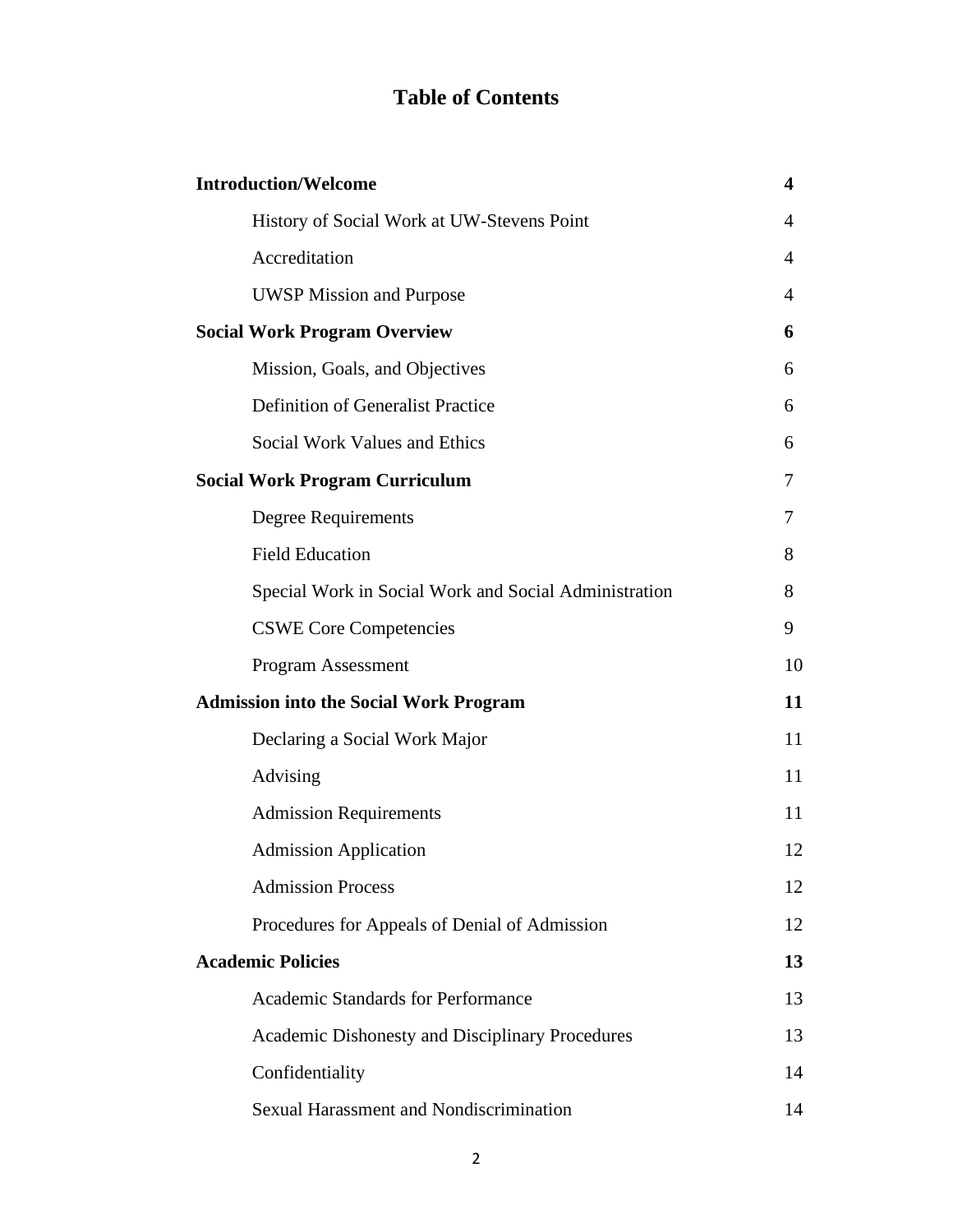|                                       | Prior Learning (Experiential Credit)                             | 14 |
|---------------------------------------|------------------------------------------------------------------|----|
|                                       | <b>Course Waivers and Substitutions</b>                          | 14 |
|                                       | <b>Grading Policy</b>                                            | 15 |
|                                       | Leave of Absence                                                 | 15 |
|                                       | <b>Student Privacy</b>                                           | 15 |
|                                       | <b>Standards for Professional Conduct</b>                        | 15 |
|                                       | Performance Problems Outside of Field                            | 16 |
|                                       | Performance Problems in Field                                    | 17 |
|                                       | <b>Student Request for Termination</b>                           | 18 |
|                                       | Faculty Field Coordinator or Supervisor Request for Termination  | 18 |
|                                       | <b>Student Rights and Responsibilities/Grievance Procedures</b>  | 19 |
| <b>After Graduation</b>               |                                                                  | 20 |
|                                       | <b>Social Work Certification</b>                                 | 20 |
|                                       | Employment                                                       | 21 |
|                                       | <b>Graduate Study</b>                                            | 21 |
| <b>Student Resources and Services</b> |                                                                  | 21 |
|                                       | <b>NASW</b>                                                      | 21 |
|                                       | Student Awards, Recognitions, and Scholarships                   | 22 |
|                                       | <b>Student Organizations and Service Opportunities</b>           | 23 |
|                                       | Opportunities to Engage in Research and Professional Development | 24 |
|                                       | Opportunities to Participate in Shaping the Social Work Program  | 24 |
|                                       | <b>International Opportunities for Social Work Students</b>      | 25 |
|                                       | <b>Student Services at UW-Stevens Point</b>                      | 25 |
|                                       | <b>Concluding Remarks</b>                                        |    |
|                                       | <b>Courses in Social Work</b>                                    |    |
|                                       | <b>Faculty in Sociology and Social Work</b>                      |    |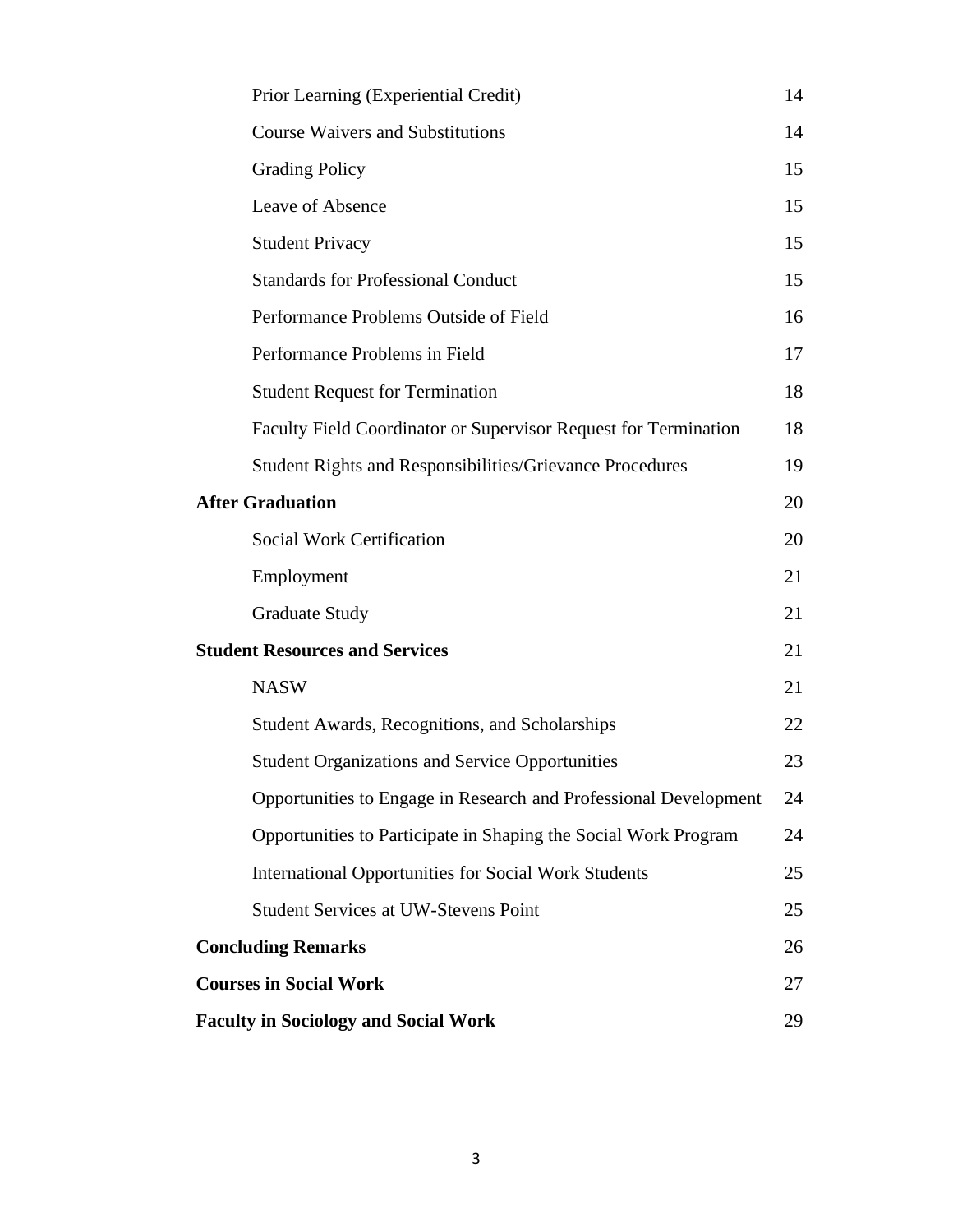# **Introduction/Welcome**

The faculty and staff of the Department of Sociology and Social Work welcome you and wish you well in your pursuit of a career in social work. Becoming a professional social worker can be a positive step toward a very rewarding career that can make a difference in the lives of individuals, families, groups, organizations, communities, and society as a whole. As a helping profession, social work involves working with people from diverse backgrounds in a variety of situations and across a multitude of practice settings. With a focus on enhancing human well-being, social workers strive to meet the needs of all people and empower those who are vulnerable, oppressed, and/or living in poverty.

The social work curriculum at UW-Stevens Point is designed to prepare students for entry-level professional social work as well as graduate study in social work. Our program has a unique and important emphasis in preparing students to serve rural and tribal communities. We are pleased that you have chosen our program and look forward to assisting you as you progress through the social work major. This student handbook describes our social work major and provides guidance to students related to admission, curriculum, policies and procedures, and resources and services.

#### **History of Social Work at UW-Stevens Point**

For some time prior to 1992, the Department of Sociology offered a 12-credit emphasis in social work for sociology majors. Due to student interest in careers in social work, the Department of Sociology added a 31-credit minor Native American and Rural Social Work in 1992. With Council on Social Work Education (CSWE) accredited programs becoming the standard and with the emergence of social work certification and licensure in 1994, it became clear the Department of Sociology needed to further develop and structure its social work program to best serve students. As such, the UW System was approached, and authorized approval for the implementation of a social work major in 2008. The Department of Sociology formally began working with CSWE in 2009 to work towards accreditation and became the Department of Sociology and Social Work in the spring of 2010. The UWSP social work program earned its initial CSWE accreditation in the summer of 2014.

#### **Accreditation**

The Department of Sociology and Social Work at UW-Stevens Point earned accreditation of its social work program by the Council on Social Work Education (CSWE) in the summer of 2014. The program was reviewed by CSWE 4 years later and will be again every 8 years thereafter.

#### **UWSP Mission and Purpose**

UW-Stevens Point shares in the mission of the University of Wisconsin System:

*The mission of this system is to develop human resources, to discover and disseminate knowledge, to extend knowledge and its application beyond the boundaries of its campuses, and to serve and stimulate society by developing in students heightened intellectual, cultural, and humane sensitivities; scientific, professional, and technological expertise; and a sense of purpose. Inherent in this broad mission are methods of instruction, research, extended education, and public service designed to educate people and improve the human condition. Basic to every purpose of the system is the search for truth.*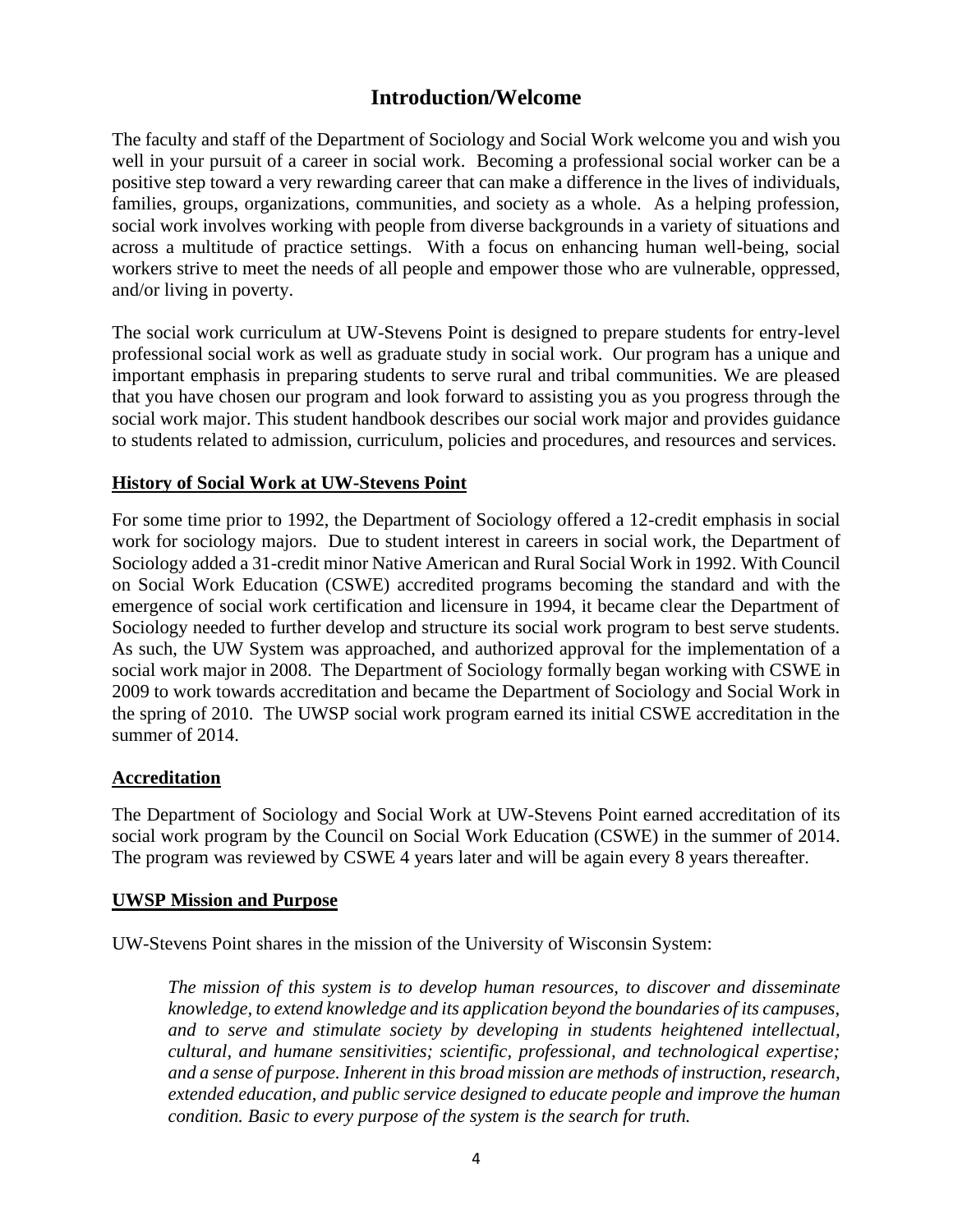As an institution in the University Cluster of the University of Wisconsin System, UW-Stevens Point shares the following core mission with other universities of the cluster. Each university in the cluster shall:

*Offer associate and baccalaureate degree level and selected graduate programs within the context of its approved mission statement. Offer an environment that emphasizes teaching excellence and meets the educational and personal needs of students through effective teaching, academic advising, counseling, and through university-sponsored cultural, recreational, and extra-curricular programs. Offer a core of liberal studies that supports university degrees in the arts, letters, and sciences, as well as specialized professional/technical degrees at the associate and baccalaureate level. Offer a program of pre-professional curricular offerings consistent with the university's mission. Expect scholarly activity, including research, scholarship, and creative endeavor, that supports its programs at the associate and baccalaureate degree level, its selected graduate programs, and its approved mission statement. Promote the integration of the extension function, assist the University of Wisconsin-Extension in meeting its responsibility for statewide coordination, and encourage faculty and staff participation in outreach activity. Participate in inter-institutional relationships in order to maximize educational opportunity for the people of the state effectively and efficiently through the sharing of resources. Serve the needs of women, minority, disadvantaged, disabled, and nontraditional students and seek racial and ethnic diversification of the student body and the professional faculty and staff. Support activities designed to promote the economic development of the state.* 

The select goals and responsibilities of UW-Stevens Point are to:

*Provide a broad foundation of liberal studies and selected degree programs in the fine arts, humanities, natural sciences, and social sciences, imparting the heritage of human civilization, critical intelligence, and the skills necessary for a lifetime of learning and upon which education in the professional fields may be built. Provide undergraduate professional programs in communicative disorders, teacher education, home economics\*, the visual and performing arts, paper science, and natural resources with emphases on the management of resources. Provide graduate programs in teacher education, communicative disorders, natural resources, home economics\*, communication, and other select areas clearly associated with this university's undergraduate emphases and strengths. Provide programs in wellness and health promotion. Provide quality undergraduate and graduate instruction through innovative methods using print and nonprint library resources, computing, communication technology, and direct student assistance. Expect scholarly activity, including research, scholarship and creative endeavor, that supports its programs at the associate and baccalaureate degree level, its selected graduate programs, and its special mission. Cooperate with UW-Extension in the development and coordination of statewide outreach programming, integration of the extension function into the institution, and appropriate and adequate recognition of those involved in outreach activities.*

*\* The former home economics programs are now offered as child and family studies, dietetics, early childhood education, family and consumer education, human development, nutrition, and interior architecture.*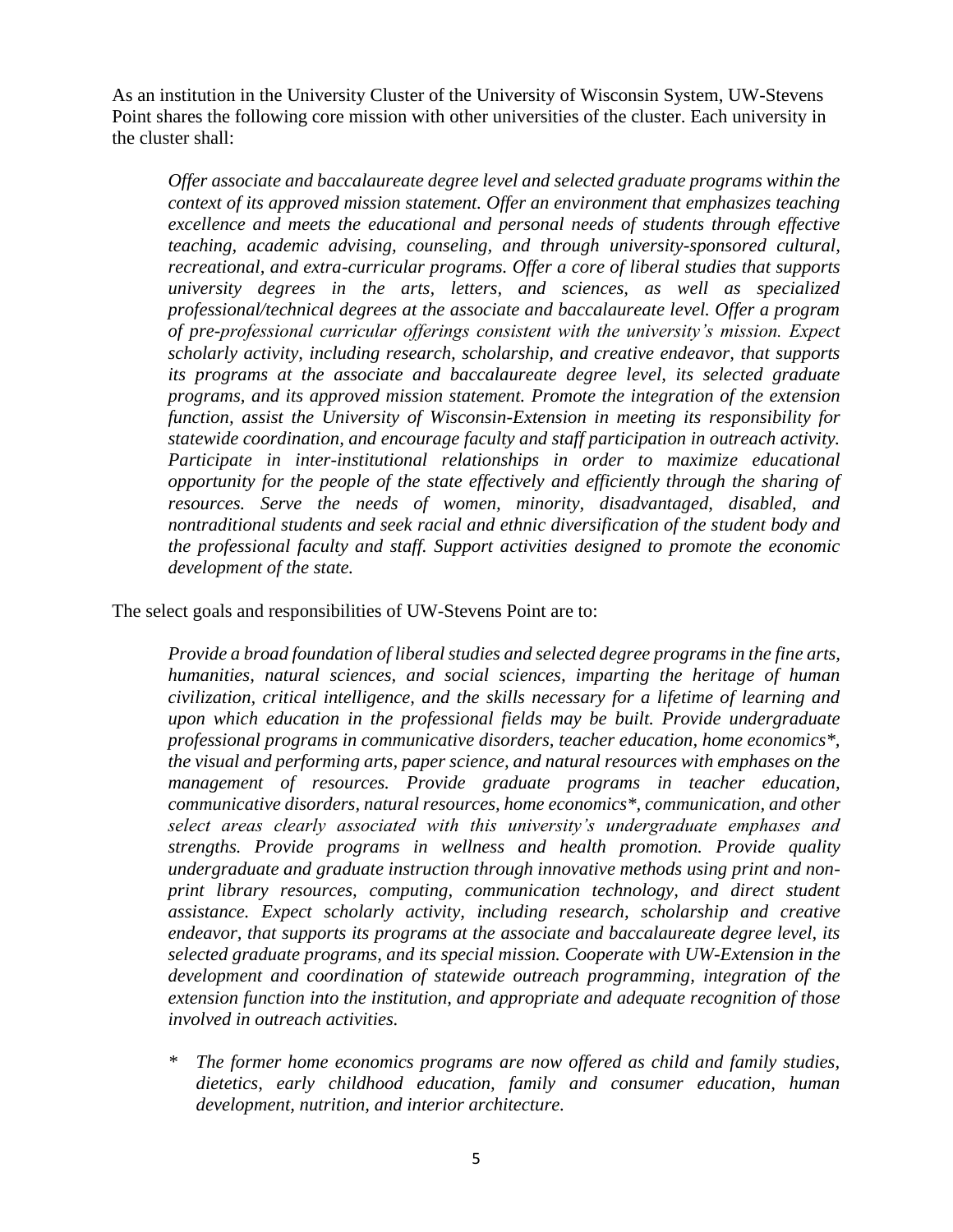# **Social Work Program Overview**

## **Mission, Goals, and Objectives**

The National Association of Social Workers (NASW) states in its 1999 Code of Ethics that the primary mission of the social work profession is to enhance human well-being and help meet the basic human needs of all people, with particular attention to the needs and empowerment of people who are vulnerable, oppressed, and living in poverty. A historic and defining feature of social work is the profession's focus on individual well-being in a social context and the well-being of society. Fundamental to social work is attention to the environmental forces that create, contribute to, and address problems in living. Building upon this, the mission of the Social Work Program at UW-Stevens Point is to:

*Prepare students for entry level generalist social work practice, attending to the needs and resources of diverse populations and the understanding of global issues (such as oppression) that affect the human condition. The program prepares students to be competent and professional community leaders who implement humane social policies, services, and programs that seek social and economic justice for individuals, families, groups, communities, and the broader global society. A unique emphasis of the program is a commitment to the well-being of those living in Rural Central Wisconsin communities as well as to the sovereign cultural identity of Native American communities within this region.*

## **Definition of Generalist Practice**

Undergraduate students of social work are prepared to be generalist practitioners. According to the Council on Social Work Education:

*"Generalist practice is grounded in the liberal arts and the person and environment construct. To promote human and social well-being, generalist practitioners use a range of prevention and intervention methods in their practice with individuals, families, groups, organizations, and communities. The generalist practitioner identifies with the social work profession and applies ethical principles and critical thinking in practice. Generalist practitioners incorporate diversity in their practice and advocate for human rights and social and economic justice. They recognize, support, and build on the strengths and resiliency of all human beings. They engage in research-informed practice and are proactive in responding to the impact of context on professional practice."*

## **Social Work Values and Ethics**

Consistent with the NASW Code of Ethics, the Social Work Program at UWSP supports the values of:

- *Service*, and recognizes social workers' primary goal to help people in need and to address social problems
- *Social Justice,* and the role of social workers in challenging social injustices
- *The Dignity and Worth of the Person*, and the need for social workers to treat each person with care and respect, mindful of individual differences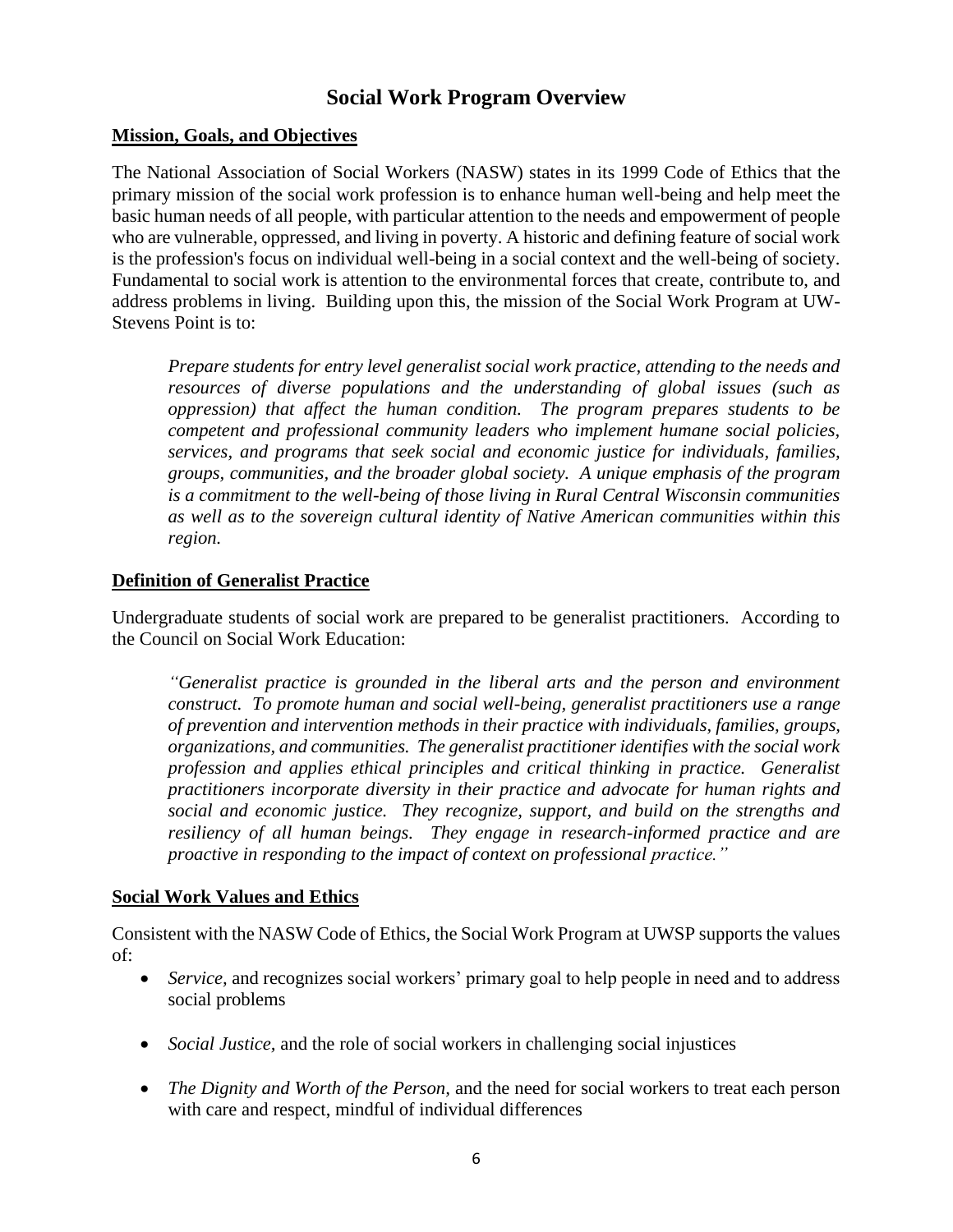- *Importance of Human Relationships,* and the understanding that relationships between and among people are an important vehicle for change
- *Integrity*, and the need for social workers to behave in a trustworthy manner
- *Competence,* and the expectation that social workers will practice within their areas of competence and develop and enhance their professional expertise

Upon admission into the social work program, students are expected to familiarize themselves with the NASW Code of Ethics and to follow all ethical principles and standards described. The NASW Code of Ethics can be found at: [https://www.socialworkers.org/About/Ethics/Code-of-](https://www.socialworkers.org/About/Ethics/Code-of-Ethics/Code-of-Ethics-English)[Ethics/Code-of-Ethics-English](https://www.socialworkers.org/About/Ethics/Code-of-Ethics/Code-of-Ethics-English)

# **Social Work Program Curriculum**

## **Degree Requirements**

In addition to completing the requirements listed below, students must fulfill the UWSP General Education Requirements and the UWSP requirement of 120 credits for graduation. Students completing a Bachelor of Arts must additionally fulfill the foreign language requirement. *Note: Course credit will not be granted for life experience or previous work experience.* 

- 1. Supporting courses—22 credits—take all of the following:
	- Political Science 101 (American Politics)
	- Psychology 110 (Introduction to Psychology)
	- Sociology 101 (Introduction to Sociology)
	- Sociology 270 (Race and Ethnicity) OR Sociology 327 (Social Inequality)
	- Sociology 350 (Sociological Theory)
	- Sociology 351 (Social Statistics) OR Psychology 300 (Statistics for Psych.)
	- Sociology/Social Work 352 (Research Methods)
- 2. Core Social Work courses—30 credits—take all of the following:
	- Social Work/Sociology 261 (Introduction to Social Work and the Social Services Field)
	- Social Work/Sociology 262 (Social Welfare Policies and Programs)
	- Social Work/Sociology 263 (Ethical Practice in the Helping Professions)
	- Social Work 316 (Child Welfare Practice)
	- Social Work 359 (Social Work Methods: Casework)
	- Social Work 361 (Social Work with Groups)
	- Social Work 362 (Social Work Methods: Community Organization and Social Service Administration)
	- Social Work 365 (Social Work Practice with Diverse Populations)
	- Social Work/Sociology 376 (Human Behavior and the Social Environment)
	- Social Work 385 (Social Work and Mental Health)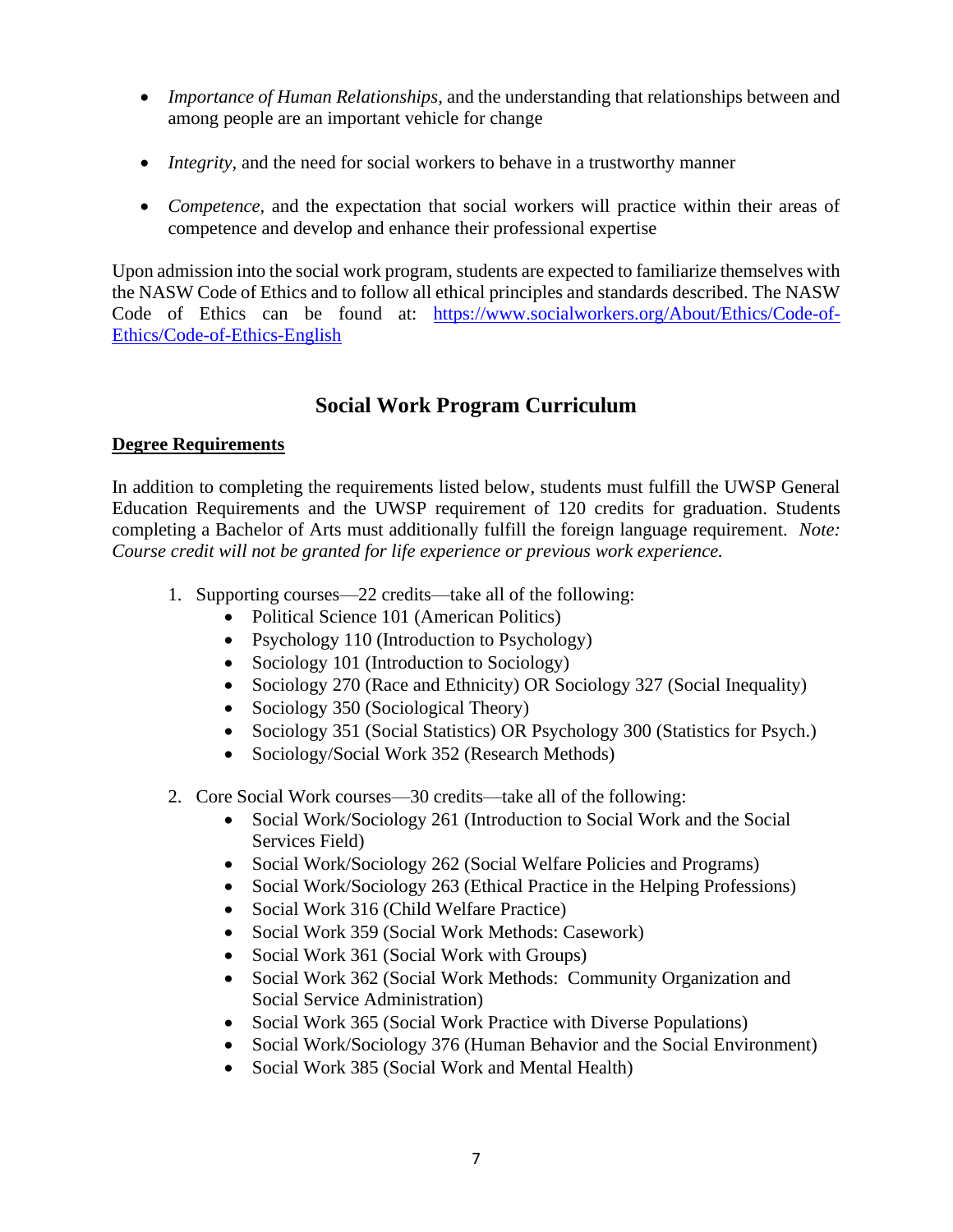- 3. Electives—3 credits—take one of the following:
	- Social Work 381 (Death, Dying, Loss and Grief)
	- Social Work 383 (Substance Use Disorders: Assessment and Intervention)
	- Social Work 387 (Emerging Issues in Social Work with Children and Youth)
- 4. Capstone Experience—9 credits—take all of the following:
	- Social Work 494 (Social Work Practicum)
	- Social Work 495 (Social Work Practicum Seminar)

Students who major in social work do not have to select a minor in order to graduate. There are, however, several other majors and minors offered at UW-Stevens Point that would complement this major well including sociology, psychology, gerontology, child and family studies, human development, public policy and administration, religious studies, women's studies, and family life education.

# **Field Education (SW 494/495)**

Field Education (sometimes called practicum or internship) is considered the "signature pedagogy" or "capstone" in the social work curriculum. This means that it is the central form of instruction and learning in which the profession socializes its students to perform the role of practitioner. The intent of field education is to connect the theoretical and conceptual contribution of the classroom with the practical world of the practice setting. All social work students must complete at least 400 hours of internship in an approved agency and meet in a weekly seminar each semester that they are interning. This experience typically takes place during the student's senior year and requires a formal application process. The Department of Sociology and Social Work has established relationships with numerous community agencies spanning a six-county area and involving many different client populations. Students are encouraged to review the Field Education Manual available on the Department website for further details.

## **Special Work in Social Work and Social Administration (SW 498)**

Upper class majors in social work may arrange for special work/independent study. Credits will be based on the scope of the project. This is a way to work independently at applying concepts and skills learned in previous courses to an independent study of a particular project or to study a topic which is not available as a regular course in the Department.

## **How to Apply:**

- 1. Develop a brief written statement of your topic and plan for the work you propose.
- 2. Look at the faculty specializations in this handbook to learn which professor might be interested in supervising your work. Contact the professor and ask whether she/he has the preparation, time, and interest in being your supervising professor.
- 3. Get a copy of the Special Work/Independent Study Registration Form and Special Work/Independent Study Information Sheet from the Department Office.
- 4. Make an appointment with the faculty member you will ask to supervise your study. Meet and develop a mutually acceptable plan. Together you will negotiate and write a Special Work Course Description Agreement.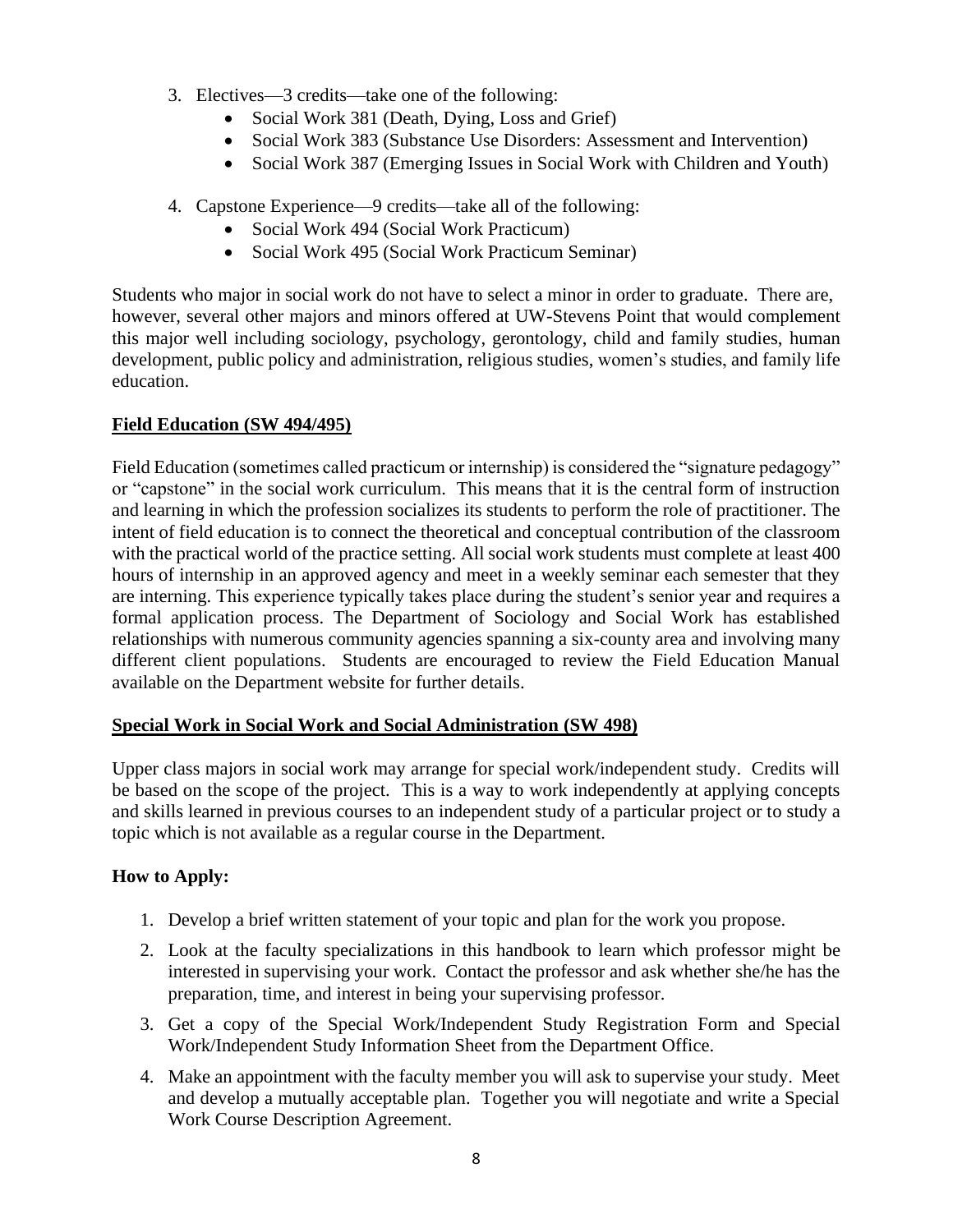5. Have all forms signed by the faculty member and yourself and submit the completed forms to the Department Office for approval by the Department Chair.

## **CSWE Core Competencies**

Graduates of the social work major are expected to demonstrate the integration and application of the nine core competences identified by CSWE, as evidenced by the associated student outcomes for each competency. Throughout courses, and upon successful completion of field education, students should be able to demonstrate all of the expected knowledge, skills, and values-based learning outcomes identified in this section.

# **1. Demonstrate Ethical and Professional Behavior**

- a. Make ethical decisions by applying the standards of the NASW Code of Ethics, relevant laws and regulations, models for ethical decision-making, ethical conduct of research, and additional codes of ethics as appropriate to context.
- b. Use reflection and self-regulation to manage personal values and maintain professionalism in practice situations.
- c. Demonstrate professional demeanor in behavior, appearance, and oral, written, and electronic communication.
- d. Use technology ethically and appropriately to facilitate practice outcomes.
- e. Use supervision and consultation to guide professional judgment and behavior.

# **2. Engage in Diversity and Difference in Practice**

- a. Apply and communicate understanding of the importance of diversity and difference in shaping life experiences in practice at the micro, mezzo, and macro levels.
- b. Present themselves as learners and engage clients and constituencies as experts of their own experiences.
- c. Apply self-awareness and self-regulation to manage the influence of personal biases and values in working with diverse clients and constituencies.

## **3. Advance Human Rights and Social, Economic, and Environmental Justice**

- a. Apply understanding of social, economic, and environmental justice to advocate for human rights at the individual and system levels
- b. Engage in practices that advance social, economic, and environmental justice.

# **4. Engage in Research-Informed Practice and Practice-Informed Research**

- a. Use practice experience and theory to inform scientific inquiry and research.
- b. Apply critical thinking to engage in analysis of quantitative and qualitative research methods and research findings.
- c. Use and translate research findings to inform and improve practice, policy, and service delivery.

## **5. Engage in Policy Practice**

- a. Identify social policy at the local, state, and federal level that impacts well-being, service delivery and access to social services.
- b. Assess how social welfare and economic policies impact the delivery of and access to social services.
- c. Apply critical thinking to analyze, formulate, and advocate for policies that advance human rights and social, economic, and environmental justice.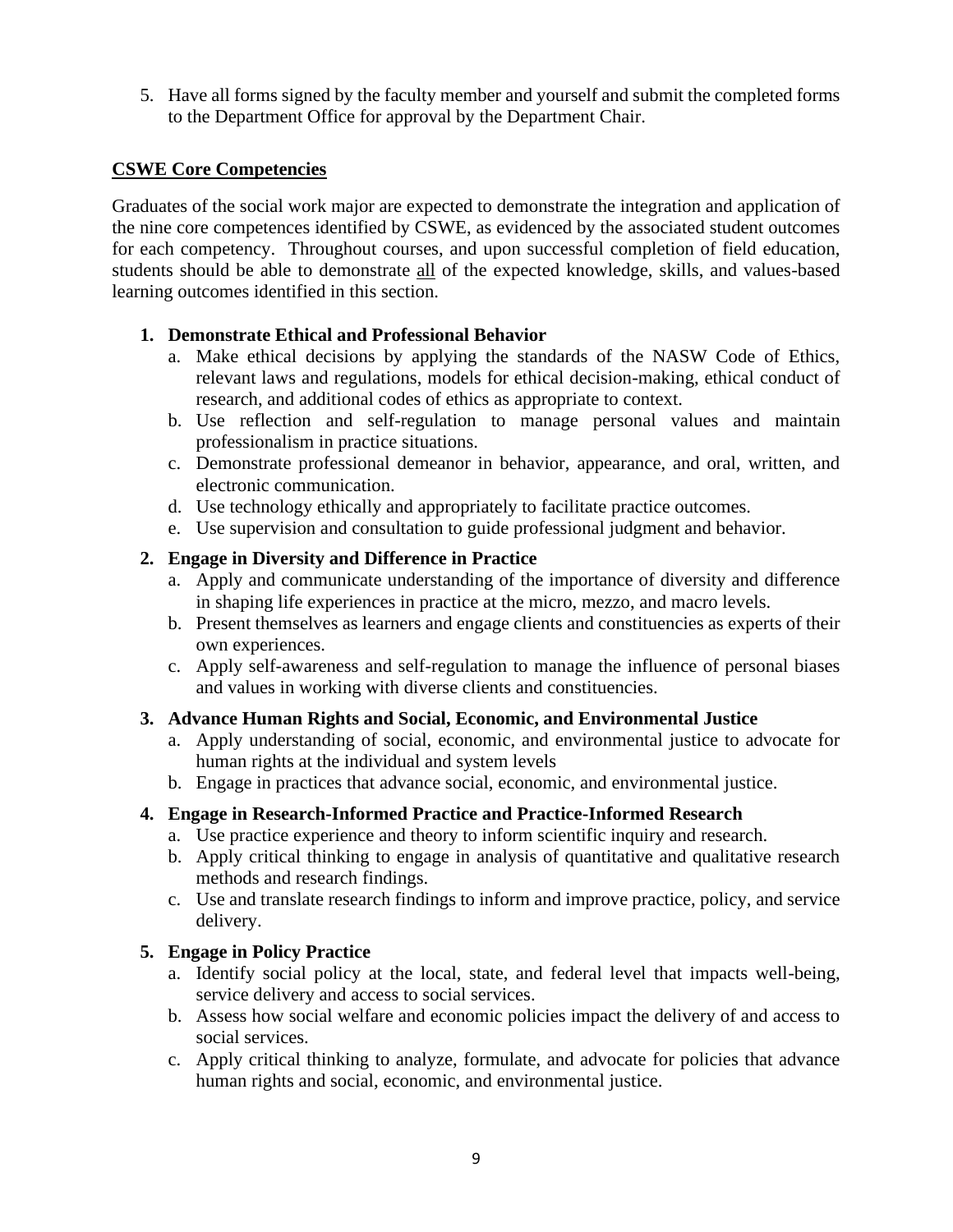#### **6. Engage with Individuals, Families, Groups, Organizations, and Communities**

- a. Apply knowledge of human behavior and the social environment, person-inenvironment, and other multidisciplinary theoretical frameworks to engage with clients and constituencies.
- b. Use empathy, reflection, and interpersonal skills to effectively engage diverse clients and constituencies.

#### **7. Assess Individuals, Families, Groups, Organizations, and Communities**

- a. Collect and organize data and apply critical thinking to interpret information from clients and constituencies.
- b. Apply knowledge of human behavior and the social environment, person-inenvironment, and other multidisciplinary theoretical frameworks in the analysis of assessment data from clients and constituencies.
- c. Develop mutually agreed-on intervention goals and objectives based on the critical assessment of strengths, needs, and challenges within clients and constituencies.
- d. Select appropriate intervention strategies based on the assessment, research knowledge, and values and preferences of clients and constituencies.

#### **8. Intervene with Individuals, Families, Groups, Organizations and Communities**

- a. Critically choose and implement interventions to achieve goals and enhance capacities of clients and constituencies.
- b. Apply knowledge of human behavior and the social environment, person-inenvironment, and other multidisciplinary theoretical frameworks in interventions with clients and constituencies.
- c. Use inter-professional collaboration as appropriate to achieve beneficial practice outcomes.
- d. Negotiate, mediate, and advocate with and on behalf of diverse clients and constituencies.
- e. Facilitate effective transitions and endings that advance mutually agreed-on goals.

#### **9. Evaluate Practice with Individuals, Families, Groups, Organizations, and Communities**

- a. Select and use appropriate methods for evaluation of outcomes.
- b. Apply knowledge of human behavior and the social environment, person-inenvironment, and other multidisciplinary theoretical frameworks in the evaluation of outcomes.
- c. Critically analyze, monitor, and evaluate intervention and program processes and outcomes.
- d. Apply evaluation findings to improve practice effectiveness at the micro, mezzo, and macro levels.

#### **Program Assessment**

As a professional degree program accredited by the Council on Social Work Education (CSWE) and consistent with the assessment policies of UW-Stevens Point, the Social Work Program undertakes a detailed, ongoing assessment of student achievement and learning outcomes. This process includes evaluations of student performance in field, surveys upon entrance and exit to the Social Work Program, and an exit exam. Further, assessment of the supervisors and sites associated with the Field Education Program is conducted on an ongoing basis.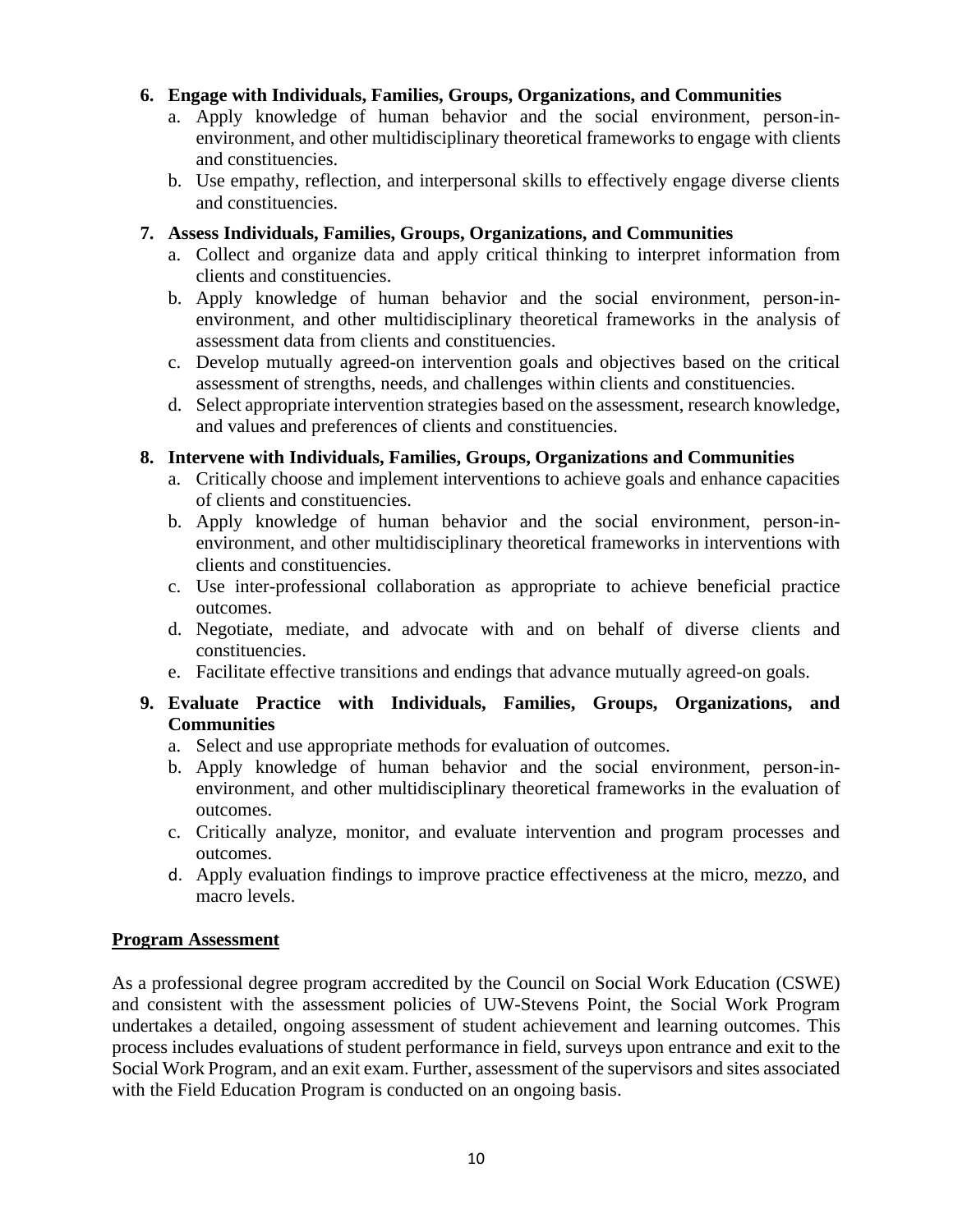# **Admission into the Social Work Program**

## **Declaring a Social Work Major**

Students who wish to major in social work but have not yet been officially accepted into the major will be titled intended majors. To declare an intended major in social work, students should visit the Department of Sociology and Social Work office to complete the form necessary to do this. Once a student is officially accepted into the social work major, his or her status will be changed to social work major by the Department of Sociology and Social Work Academic Program Associate.

# **Advising**

Students declaring an intended major in social work will be assigned a faculty advisor within the Department of Sociology and Social Work. All department faculty members are prepared to advise both sociology and social work students. Students admitted into the social work major will be assigned one of the full-time social work faculty members as advisors.

## **Admission Requirements**

The Social Work Program Committee is pleased to accept applications from interested and qualified students for the social work major. Seats in the major are limited to ensure an acceptable faculty-to-student ratio, with a commitment to providing quality classroom, advising, and internship experiences. The Social Work Program Committee reserves the right to admit a limited number of students each semester. Meeting the minimum standards does not guarantee that a student will be admitted into the major. Only students who meet the admission guidelines and show strong potential to succeed in social work practice by demonstrating interest, commitment, interpersonal skills, relevant experiences and academic ability will be considered for the program. This formal application for admission is the first step in meeting the requirements for graduation with a social work major. A second application process and additional eligibility requirements are necessary for admission into the internship program. Students seeking admission must:

- Have completed at least 45 credits of undergraduate coursework at the time of application (application for admission typically takes place at the end of the sophomore year).
- Have earned a minimum grade point average of 2.5 from all accredited institutions attended.
- Have earned a minimum grade point average of 2.5 in the required pre-admission coursework (Sociology 101 and Social Work/Sociology 261).
- Have earned a minimum grade of C- in Social Work 261 (Introduction to Social Work)
- Be in good academic standing in the semester in which they apply.
- Conviction of past criminal activity or conduct will not be used as a criterion for denial of admission into the social work major. However, past or future criminal activity or conduct may limit or inhibit the student from securing a social work internship which is required for completion of the social work degree. In addition, the student may be ineligible to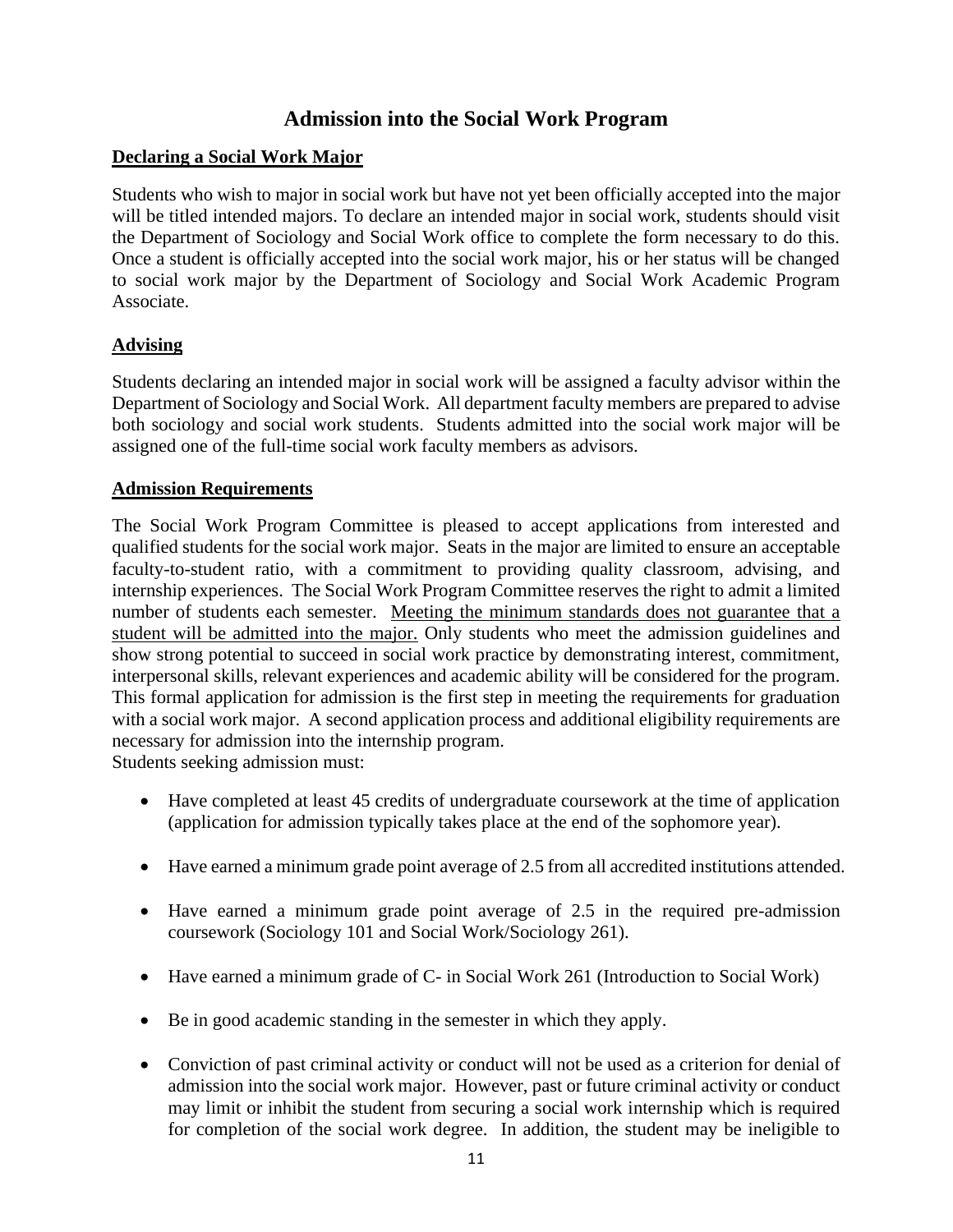receive state certification or licensure to practice social work. For advising purposes, the student should discuss any questions with a social work faculty member.

## **Admission Application**

A complete application (submitted online through the Department website) contains:

- A social work admissions application
- A copy of a current UW-Stevens Point Degree Progress Report.
- Two letters of recommendation (letters should be from professors or advisors outside of the Department of Sociology and Social Work, work or volunteer supervisors, and/or mentors who know you well).
- A personal narrative statement expressing your interests, motivations, experiences, and goals related to the social work profession.

# **Admission Process**

The admission process takes place two times per year, once during each regular semester.

- 1. Students submit application materials through the Department of Sociology and Social Work website by October 10 or March 1.
- 2. Applications are reviewed and decisions made by the Social Work Program Committee. The Committee is comprised of the full-time social work faculty and one additional faculty member within the Department. Personal interviews are used to select candidates when necessary.
- 3. Applicants earning admission and those denied admission are notified by November 1 (for fall semester) or April 1 (for spring semester) by the Social Work Program Coordinator. Applicants will be notified by mail.
- 4. Documentation of students' applications will be maintained in the Department of Sociology and Social Work.
- 5. Students not earning admission may reapply during the next admission cycle. Such students may request a meeting with any member of the Social Work Program Committee to discuss reasons for denial and suggestions for strengthening their application.
- 6. Students not earning admission may appeal the decision using the process described below.
- 7. Any student who withdraws from the social work major or who does not take classes at UW-Stevens Point for two or more consecutive semesters must reapply for admission into the major.

# **Procedure for Appeals of Denial of Admission**

1. The student must respond in writing within 10 working days of receipt of his or her letter informing of denial of admission to the social work major. The letter should be addressed to the department chairperson, with a copy sent to the student's advisor.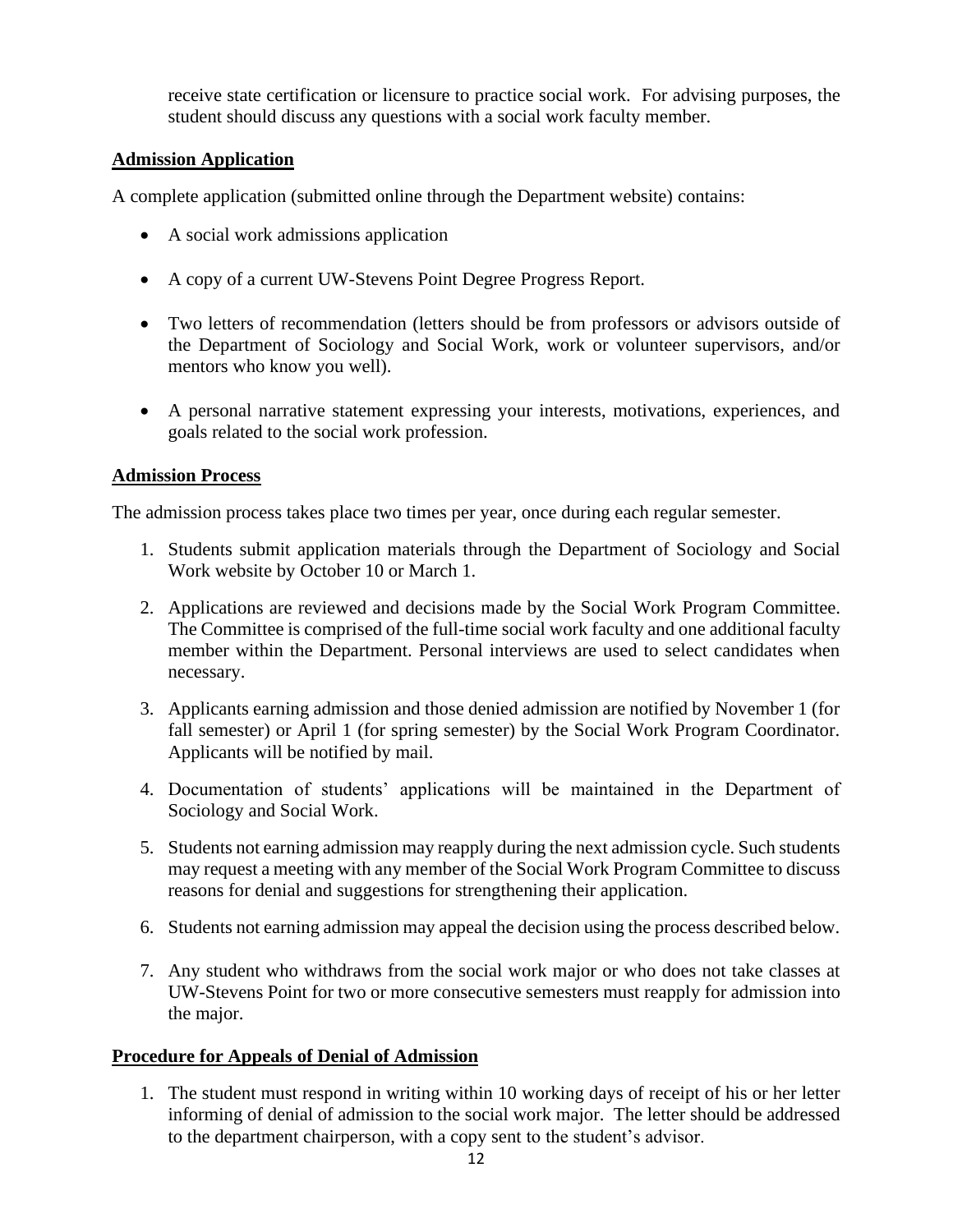- 2. The appeal must indicate specific reasons as to why the Social Work Program Committee should reconsider the application.
- 3. An Appeals Board comprised of three Department members, not to include the student's advisor, will be formed by the department chairperson to review all appeals.
- 4. If the student has evidence that the Appeals Board has made its decision in violation of the program's policies, the student may appeal the Board's decision in the following sequence: 1) to the Department Chair, and 2) to the Dean of the College of Letters and Science.

# **Academic Policies**

#### **Academic Standards for Performance**

The Social Work Program follows the grading policy and interpretation of grades of UW-Stevens Point as found in its current undergraduate catalog. The program reserves the right to recommend dismissing students who fail to meet minimum standards for academic performance from the program and/or to deny or delay permission to proceed into internship until satisfactory performance is achieved. Classroom performance is assessed on the basis of assignments as outlined in each course syllabus. Attendance criteria and timely delivery of papers are factored in as outlined in the instructor's syllabus. Additional program standards for academic performance are as follows:

- Maintain 2.5 GPA in social work major and supporting coursework.
- Maintain 2.5 cumulative GPA in all UW-Stevens Point and transfer credits attempted.
- Maintain a "C-" or better in each required social work course.
- Comply with the standards for professional conduct and the NASW Code of Ethics as outlined in this manual.

Students failing to meet either the University or Social Work Program's standards for academic performance and/or who are on academic probation are expected to notify their social work faculty advisor immediately. Students violating any of the above retention standards will be allowed a two-semester probationary period in which they can attempt to bring themselves into compliance with the standards while remaining in the major. If, following their probationary period, they are still not in compliance with the retention standards, they will be dropped from the Social Work Major.

## **Academic Dishonesty and Disciplinary Procedures**

As stated in the UW-Stevens Point Community Rights and Responsibilities Handbook, "The board of regents, administrators, faculty, academic staff and students of the University of Wisconsin system believe that academic honesty and integrity are fundamental to the mission of higher education and of the University of Wisconsin system. The university has a responsibility to promote academic honesty and integrity and to develop procedures to deal effectively with instances of academic dishonesty. Students are responsible for the honest completion and representation of their work, for the appropriate citation of sources, and for respect of others'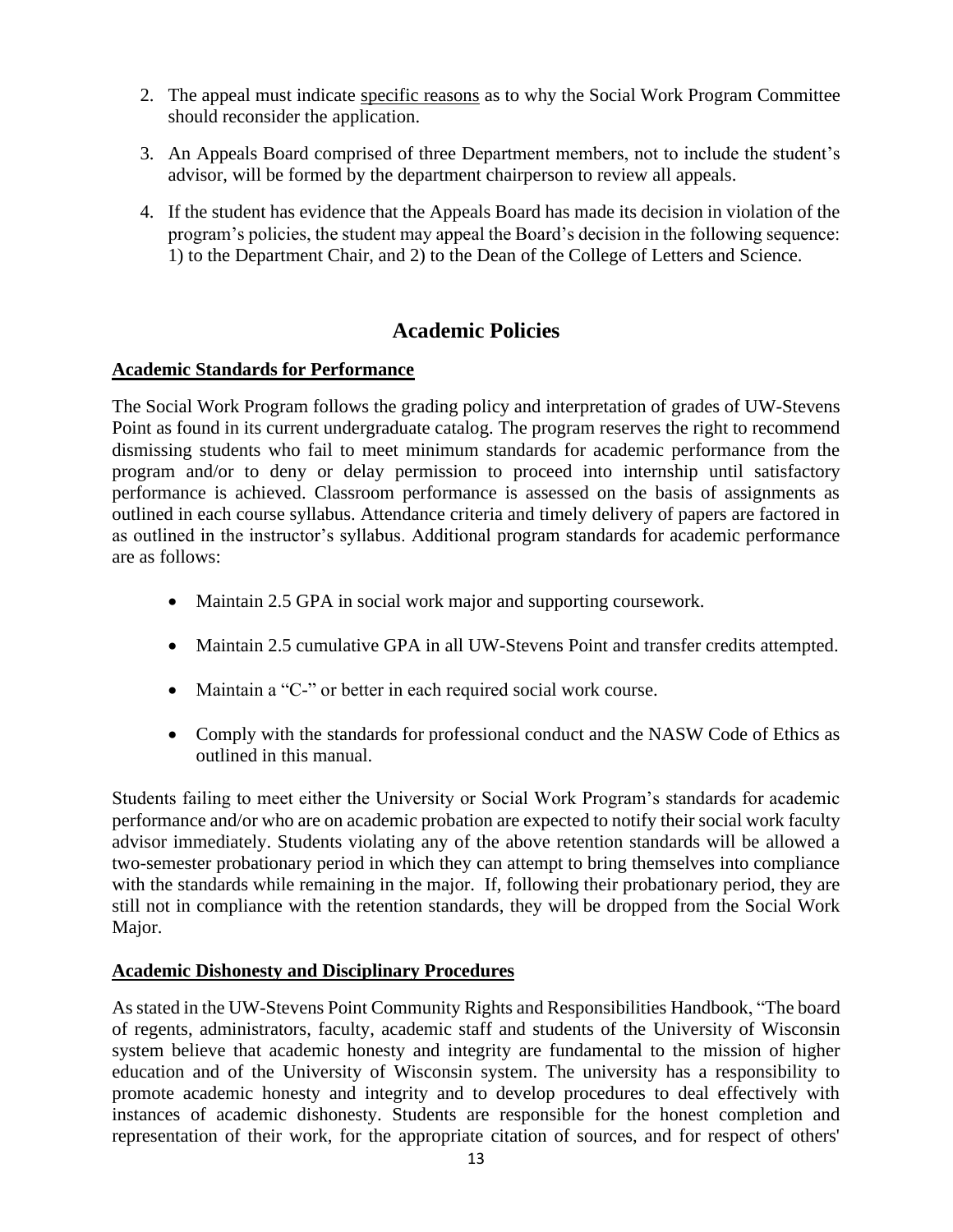academic endeavors. Students who violate these standards must be confronted and must accept the consequences of their actions."

The Social Work Program follows the guidelines set forth by UW-Stevens Point to address issues of academic dishonesty. Students are advised to examine the academic concerns section of the Dean of Students' website [\(https://www.uwsp.edu/dos/Pages/stu-academic.aspx\)](https://uwspedu.sharepoint.com/sites/WLLandSOCSWShared/Shared%20Documents/SocSW/Social%20Work%20and%20Sociology/Social%20Work/(https:/www.uwsp.edu/dos/Pages/stu-academic.aspx).

# **Confidentiality**

During the course of pursuing a social work education, it is only natural that certain cases, agencies, clients and situations be discussed in class or explored in written assignments. Students are expected to disguise the name and any identifying information of clients and individuals in order to protect their confidentiality. Further, any information presented in class of a sensitive or confidential nature is not to be discussed outside of the class.

An important part of social work education is the development of self-awareness. As such, students may be asked to divulge information about themselves during reflective assignments and class activities. Students and instructors are expected to maintain confidentiality with respect to student personal information. Exceptions for upholding student confidentiality include if the student is expressing a threat to themselves or another person, is disclosing a situation involving current child maltreatment, or is disclosing issues of academic dishonesty.

## **Sexual Harassment and Nondiscrimination**

The Equity and Affirmative Action office [\(https://www.uwsp.edu/equity/](https://www.uwsp.edu/equity/)**)** has a goal of ensuring that all members of the UW-Stevens Point community are able to engage in academic pursuits, obtain and maintain employment, and utilize university services without experiencing discrimination based upon race, religion, creed, color, sex, gender identity/expression, ancestry, national origin, age, marital status, relationship to other employees, sexual orientation, disability, veteran's status, membership in the National Guard, state defense force or any other reserve component of the military forces of the United States or this state, arrest or conviction record, political affiliation, or other protected status. The office also collaborates with the university community to create and maintain an environment that is equitable and comfortable for all. Students are encouraged to utilize the services and resources provided through the Equity and Affirmative Action office as needed.

## **Prior Learning (Experiential Credit)**

Though the Department recognizes the value of life, volunteer, and work experiences to student academic and professional development, course credit will not be granted for such experience. The Council on Social Work Education (CSWE) does not permit the Social Work Program to give credit for life experience for any core social work courses or for the practicum.

## **Course Waivers and Substitutions**

Courses taken at institutions other than UWSP are automatically accepted if determined by UWSP Registration and Records as appropriate course equivalents. Students with courses not determined to automatically transfer via the UW Transfer Information System are advised to see the Social Work Program Director to determine if course equivalence can be secured. Students who believe that they have taken a course equivalent to a required course in social work may submit a copy of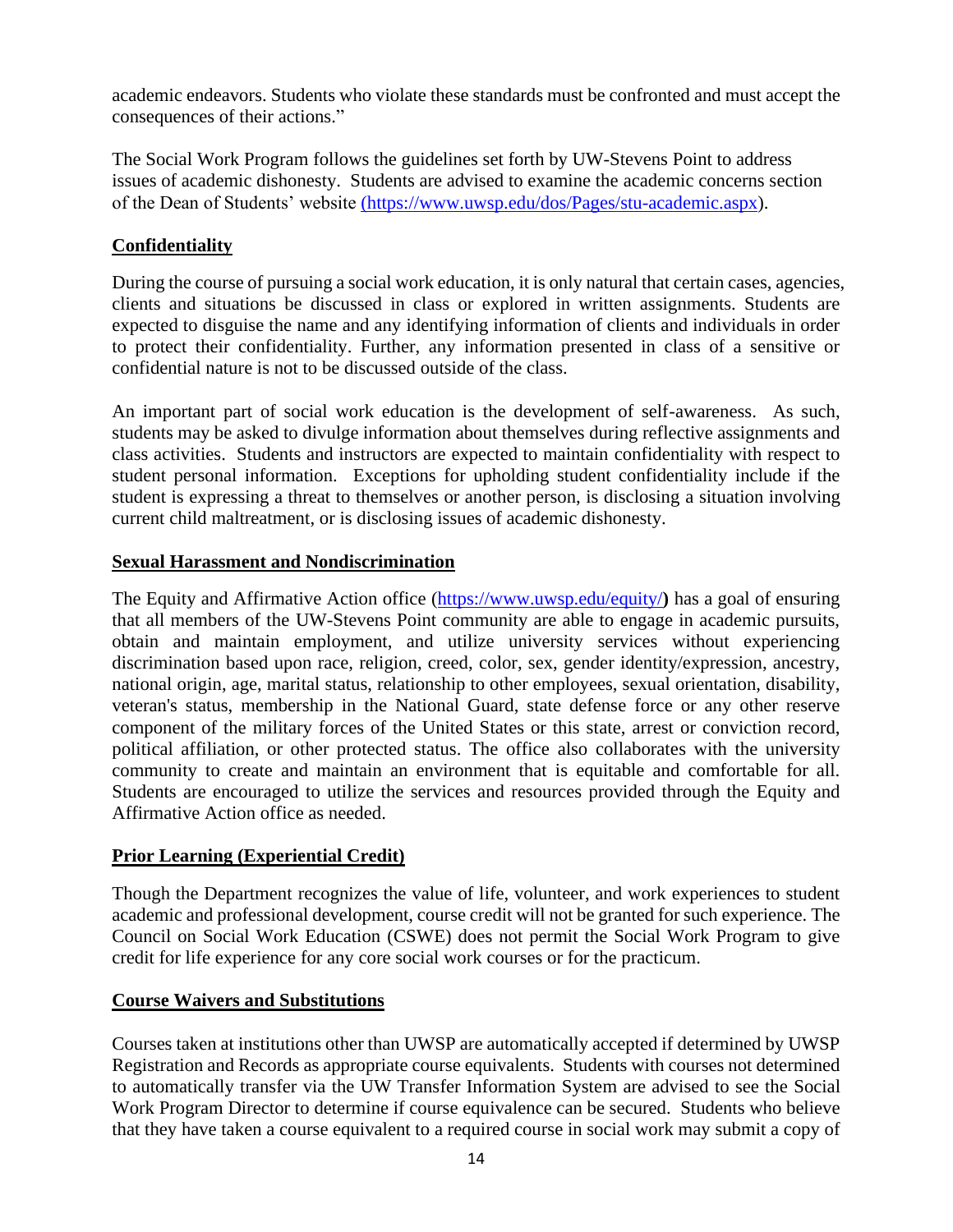the course syllabus and transcripts to the Social Work Program Director for consideration of a substitution or waiver. Course substitutions for core social work courses are only considered if the course was completed satisfactorily at a CSWE-accredited institution.

# **Grading Policy**

The Social Work Program follows the numerical grading system and policies outlined in the undergraduate catalog. Incomplete grades will be considered only when the cut-off date for withdrawal has passed and in cases of severe hardship beyond the control of the student that prevents completion of the course requirements. By University policy, work to remove an incomplete grade must be completed during the following semester, unless an extension is granted by the instructor. Instructors also reserve the right to impose more stringent deadlines for the completion of work.

# **Leave of Absence**

The curriculum of the Social Work Program is currently organized as a four semester, two-year sequence with students entering into the program in the junior year. Courses are offered sequentially and students who must take a leave of absence or withdraw from the program will likely be out sequence upon their return and may be required to wait until the following year to resume courses in the proper sequence. Students must see their advisors to discuss the circumstances of the leave of absence and to discuss plans for return. If a student does not resume studies within two semesters of withdrawal from the Social Work Program, he or she must reapply for admission. Students are required to see their advisors prior to resuming studies and to plan remaining coursework and practicum.

## **Student Privacy**

The Social Work Program maintains a file on all admitted students into the program which contains your application for admission, advising documents, copies of your field practicum evaluations and other routine correspondence relating to your schedule and plan of study. You will be provided with a copy of any formal correspondence involving concerns about your performance in the program that is retained in your file. You have the right to review your file in the presence of your advisor. As a professional degree program, the faculty, field instructors, and faculty field liaisons will informally discuss a student's progress in the program. These discussions are intended to support you and your success in the program. Any concerns arising from these discussions that necessitate your attention will be brought to your attention by your advisor.

## **Standards for Professional Conduct**

Social work education serves the function of assuring that competent persons enter the social work profession. Protection of the integrity of the profession and the rights of clients to quality service requires that graduates from accredited social work programs be prepared to deliver social work services in a professional manner. At times it becomes necessary to review a student's motivation and suitability for a career in social work.

The Social Work Program has the responsibility for evaluating, screening and monitoring students for suitability in the social work profession. A formal assessment is done when students make application to the program and again when they prepare to enter field practicum. However, students are monitored throughout the program. When serious concerns arise, they will be brought to the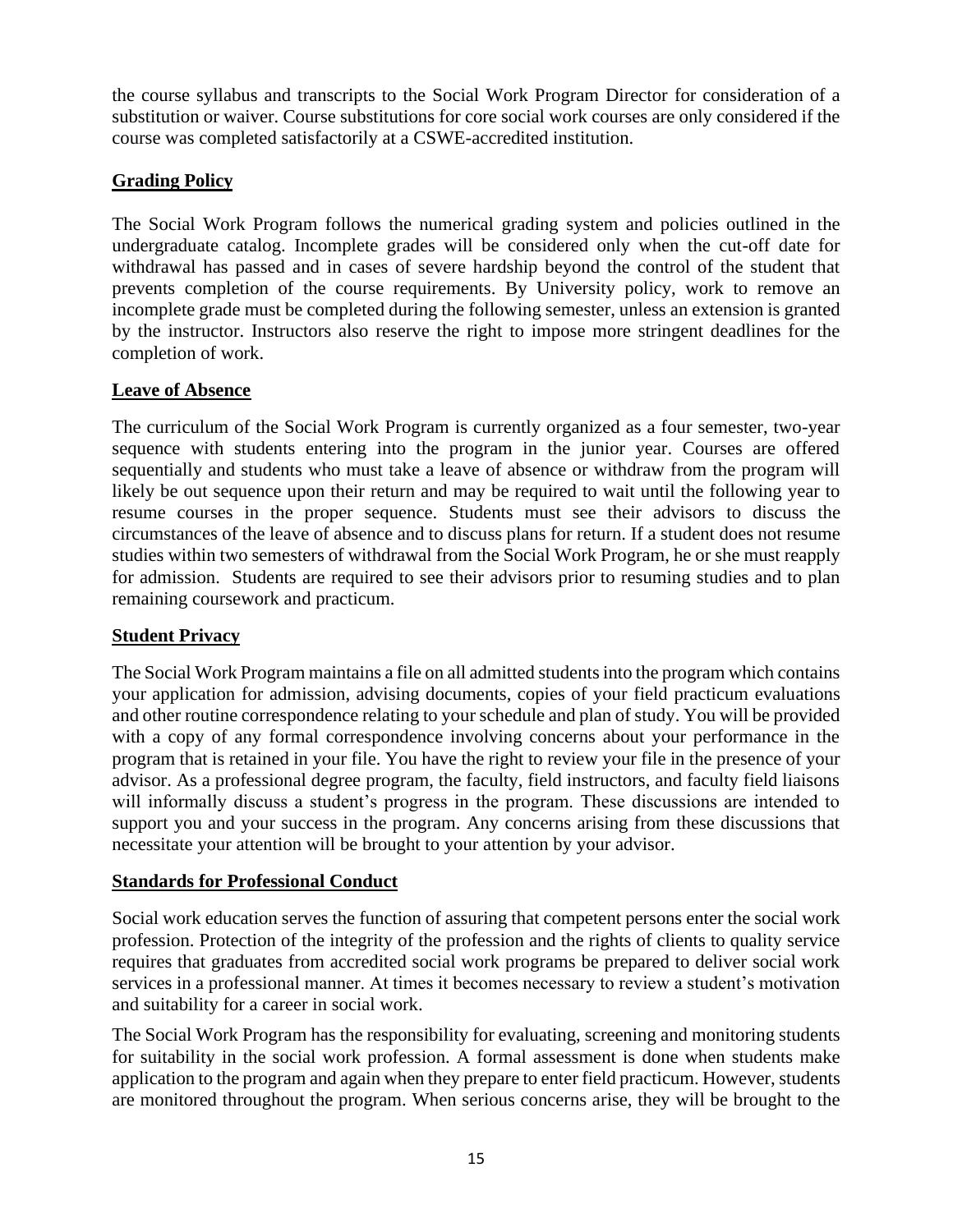attention of the student's advisor. If they are serious enough to jeopardize the student's continuing in the program, a Professional Standards Review Committee may be convened.

Expected professional conduct for social work students includes ethical behavior, treating others with respect and dignity, demonstrating tolerance, compassion, and competence, possessing adequate interpersonal skills and the necessary psychological well-being sufficient to interact positively and constructively with others (Cobb and Jordan, 1989). Examples of unprofessional conduct include, but are not limited to:

- Inability to form adequate relationships with others
- Inability to accept feedback
- Disruptive behaviors that undermine the teaching, learning and morale of others
- Inability to perform due to personal problems
- Inadequate work skills such as absences and tardiness
- Inability to recognize and respect personal/professional boundaries
- Non-compliance with agency policies and procedures

In addition, social work students are also expected to adhere to the *NASW Code of Ethics* [\(https://www.socialworkers.org/About/Ethics/Code-of-Ethics/Code-of-Ethics-English\)](https://www.socialworkers.org/About/Ethics/Code-of-Ethics/Code-of-Ethics-English). The *NASW Code of Ethics* is the standard used for evaluating potentially unethical behavior on the part of students. Examples of unethical behaviors include:

- Participation in dishonest, fraudulent, deceitful or misrepresentative behavior
- Plagiarism
- Failure to treat others with respect
- Exploitation of others for personal advantage
- Engaging in sexual activities with clients
- Being intoxicated or hung-over during class and/or internship

## **Performance Problems Outside of Field**

Students violating any of the academic retention standards are allowed a two-semester probationary period in which they can attempt to bring themselves into compliance with the standards while remaining in the social work major (as long as they have not been dismissed from the University). They are advised to consult with their advisor regularly to identify ways to overcome academic challenges they are facing. If, following their probationary period, they are still not in compliance with the retention standards they are dismissed from the program.

In accordance with the University student conduct process outlined on the Dean of Students website (https://www.uwsp.edu/dos/Pages/Student-Conduct.aspx), students may also be terminated from enrollment in the social work program for reasons of academic misconduct. The potential reasons for dismissal and associated procedures are described at length in the Handbook. Reference is made to this section of the University Handbook in the Social Work Student Handbook.

Procedures for terminating a student's enrollment in the Social Work Program are as follows: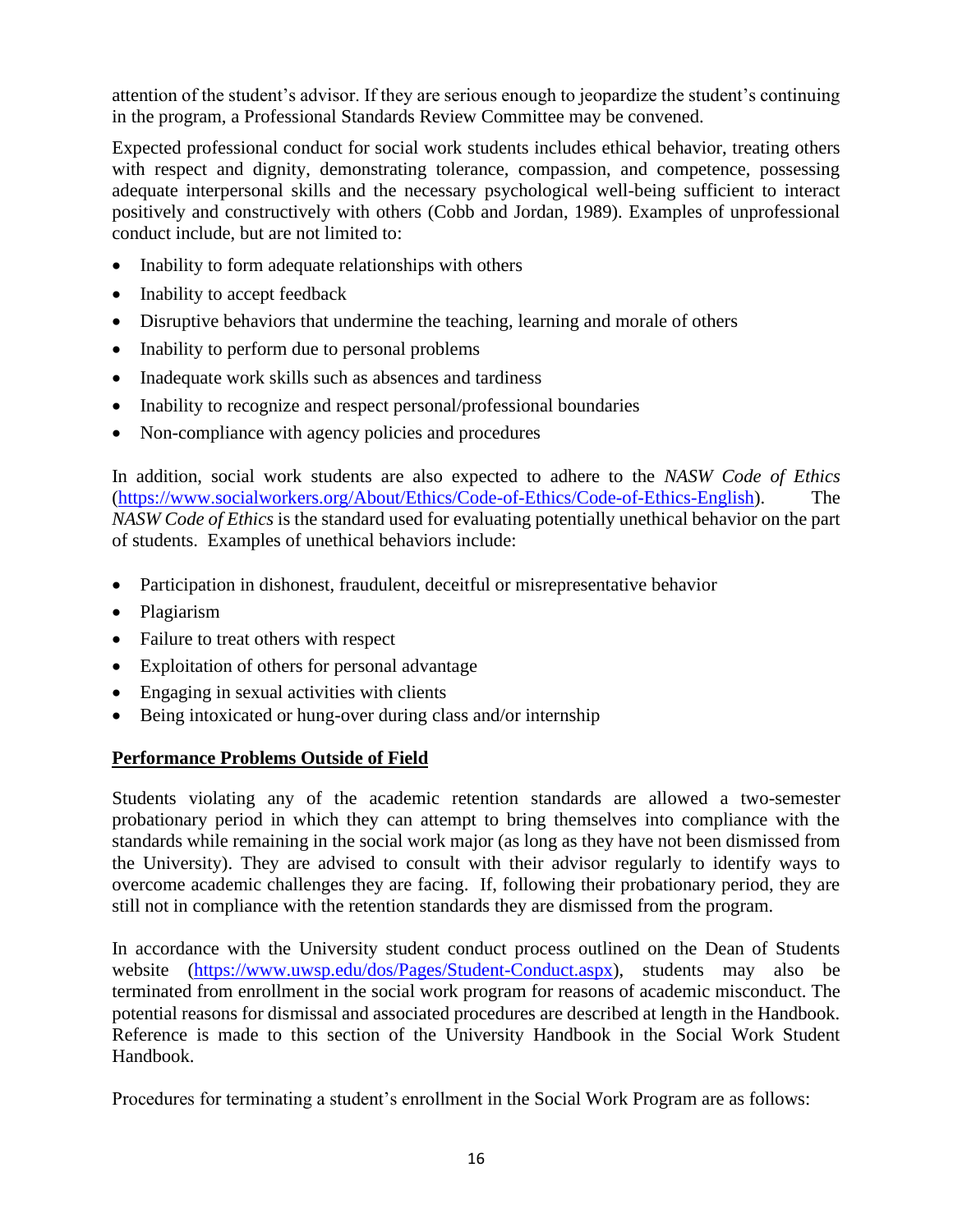- 1. When concerns arise regarding student performance or conduct in the program, the faculty member involved discusses the concerns with the student. Generally speaking, students should be given the opportunity to correct their behavior by having expectations clarified or by developing a plan for improvement.
- 2. If the concerns are not resolved or are of a serious enough nature, the problem is put in writing by the involved faculty member and forwarded to the student's advisor. If the involved faculty member is also the student's advisor, another social work faculty will be advised of the problem and asked to participate. A meeting with the two faculty members and the student will then take place as soon as possible to address the issues and outline further action. Documentation of this activity is noted in the student's file.
- 3. If the issues continue to be unresolved and are serious enough to possibly warrant the student's suspension, termination, or probationary status in the program, the Department Chairperson is asked to review the matter and determine if a Professional Standards Review Committee (PSRC) should be convened.
- 4. The PSRC consists of members of the social work and sociology faculty and other individuals as deemed appropriate by the Department Chairperson. Students may identify a support person to attend the meeting, but who is not permitted to participate in the discussion.
- 5. The student is notified in writing of the time and place of the PSRC, members in attendance, the concerns to be addressed, and is advised of the process and potential outcomes.
- 6. The PSRC is chaired by the Department Chairperson. All parties are provided with opportunities to present information and discuss the matter. At the close of the meeting, the student is dismissed and the committee deliberates and reaches a decision. If a consensus decision cannot be reached, the Department Chairperson calls for a vote of the faculty members in attendance. Potential outcomes of the PSRC include but are not limited to:
	- $\triangleright$  Development of a learning contract or plan for the student's further growth and ultimate success within the program
	- ➢ Conditional status within the program, along with expectations and procedures identified for a resumption to full status
	- $\triangleright$  Termination from the program
- 7. The student will be notified in writing within seven working days by the Department Chairperson of the PSRC's decision. Students appealing any decision made may follow the due process protections and grievance procedures outlined in the termination or dismissal. Such students have seven days from the date of notification to appeal the decision and must follow the procedures outlined in the University's Student Handbook.

## **Performance Problems in Field**

Fieldwork is different from most other university courses in that it entails not only educational objectives, but also professional responsibilities to clients, social agencies, and the community. When students engage clients and assume service responsibilities, there are ongoing professional, educational, and ethical responsibilities and courtesies to be considered. Further, considerable time and effort is spent on the part of faculty and agency supervisors to plan and deliver a quality field placement. Thus, it is important to recognize and respond to performance problems of students early, particularly those of a serious nature.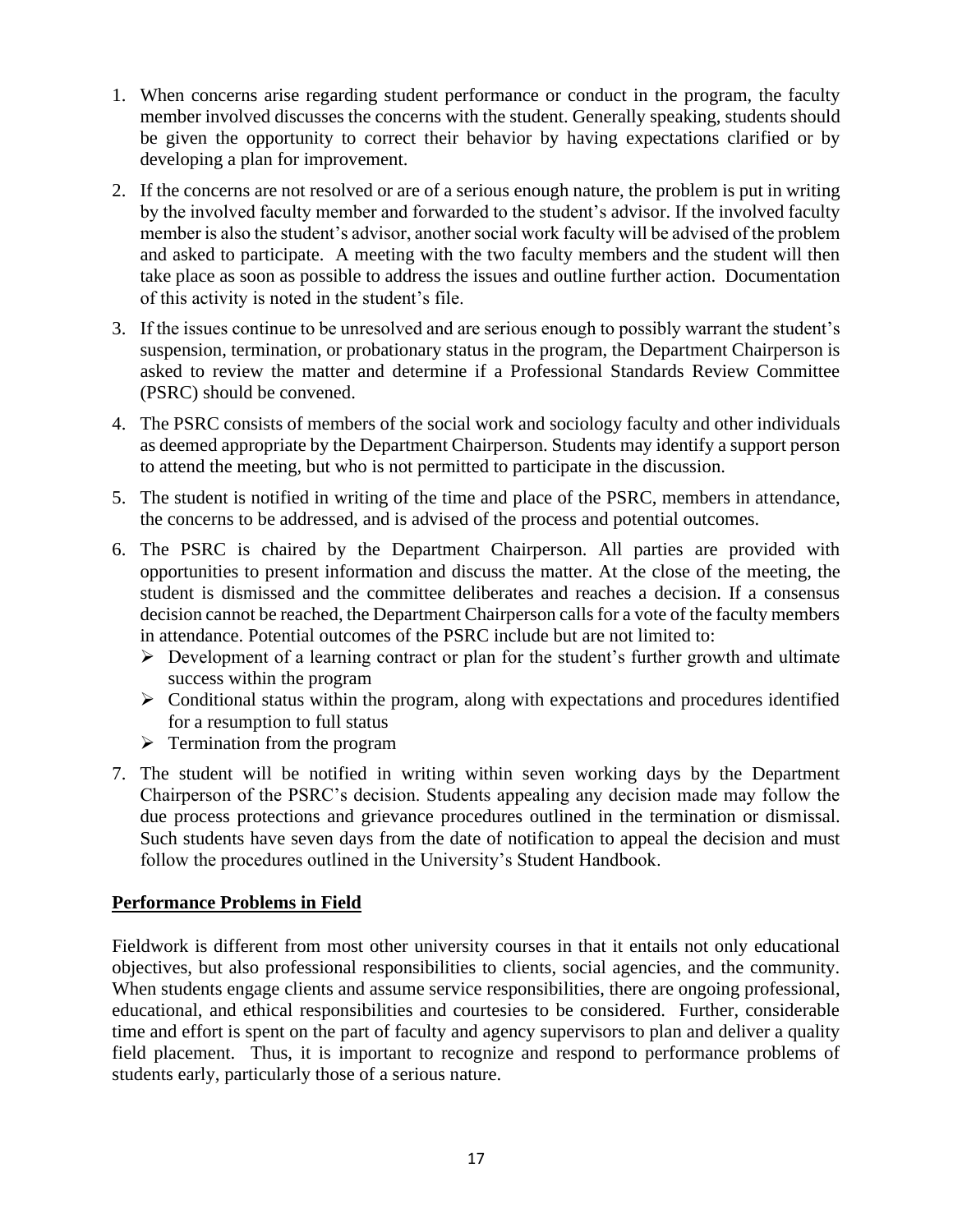Some students may face limitations and external demands that impair their performance. Some may struggle with circumstantial limitations such as lack of transportation, financial difficulties, part-time employment, family responsibilities, or commuting difficulties. Others may need to cope with more chronic or long-term situations such as a language barrier, physical disability, or chronic illness. These students may perform very well, given the opportunity and appropriate support. It is the responsibility of students to make the Field Coordinator and their field supervisor aware of such issues and seek out appropriate sources of support. The Field Coordinator and field supervisors have the responsibility to intervene when these limitations and demands compromise student performance in the field experience.

Personal or emotional issues of a more serious nature can present great difficulty for students. Such issues may include a serious physical illness or psychological impairment, a life crisis, a serious legal offense, drug/alcohol use, personal instability, or unsuitability for the profession. These may be evidenced behaviorally by inappropriate or unethical behavior, excessive absences, noncompliance with agency policy, or competence and skill deficits. Fortunately, serious ethical violations or breaches of confidentiality are rare. Most common performance problems have to do with deficits in competence, understanding, or excessive absences. These problems usually present an interrelated set of concerns that require monitoring, communication, and professional judgment on the part of the Field Coordinator and field supervisor. The main concerns are the rights of clients to adequate service and professional care, the functioning of the agency, the educational needs of the student, the "gate-keeper" role of the university and professional community, and the provision of corrective and support services for the student. Most students and professionals deal quite well with personal struggles and problems of daily life and do not let them interfere with their practice. However, when students' personal problems impair field performance and professional behavior to the extent that client and agency obligations are not being met properly, the Field Coordinator and field supervisor have a responsibility to intervene.

## **Student Request for Termination**

A student may decide to terminate his or her enrollment in the field experience due to issues of health, impairment, finances, or other life events. Students should notify the Field Coordinator and field supervisor as soon as possible so that a careful termination can be facilitated. Prior to reenrolling in field, the student must demonstrate, to the satisfaction of the Field Coordinator, that the reasons for discontinuance have been adequately addressed and that the student is ready to carry out field responsibilities in a professional manner. If the student is not able to demonstrate this satisfactorily, he or she will not be able to complete the requirements for field and as such, will be terminated from the social work major.

## **Faculty Field Coordinator or Supervisor Request for Termination**

The Field Coordinator and/or Field Supervisor may request termination of a field placement due to inferior student performance or student personal problems that interfere with performance expectations. Examples include, but are not limited to:

- Non-achievement or less than satisfactory achievement of student learning goals
- Behaviors that violate the NASW Code of Ethics in the agency or seminar setting
- Personality characteristics that conflict with the professional values and professional role sets of the social work profession
- Disruptive behaviors constituting a threat to the safety of the student or others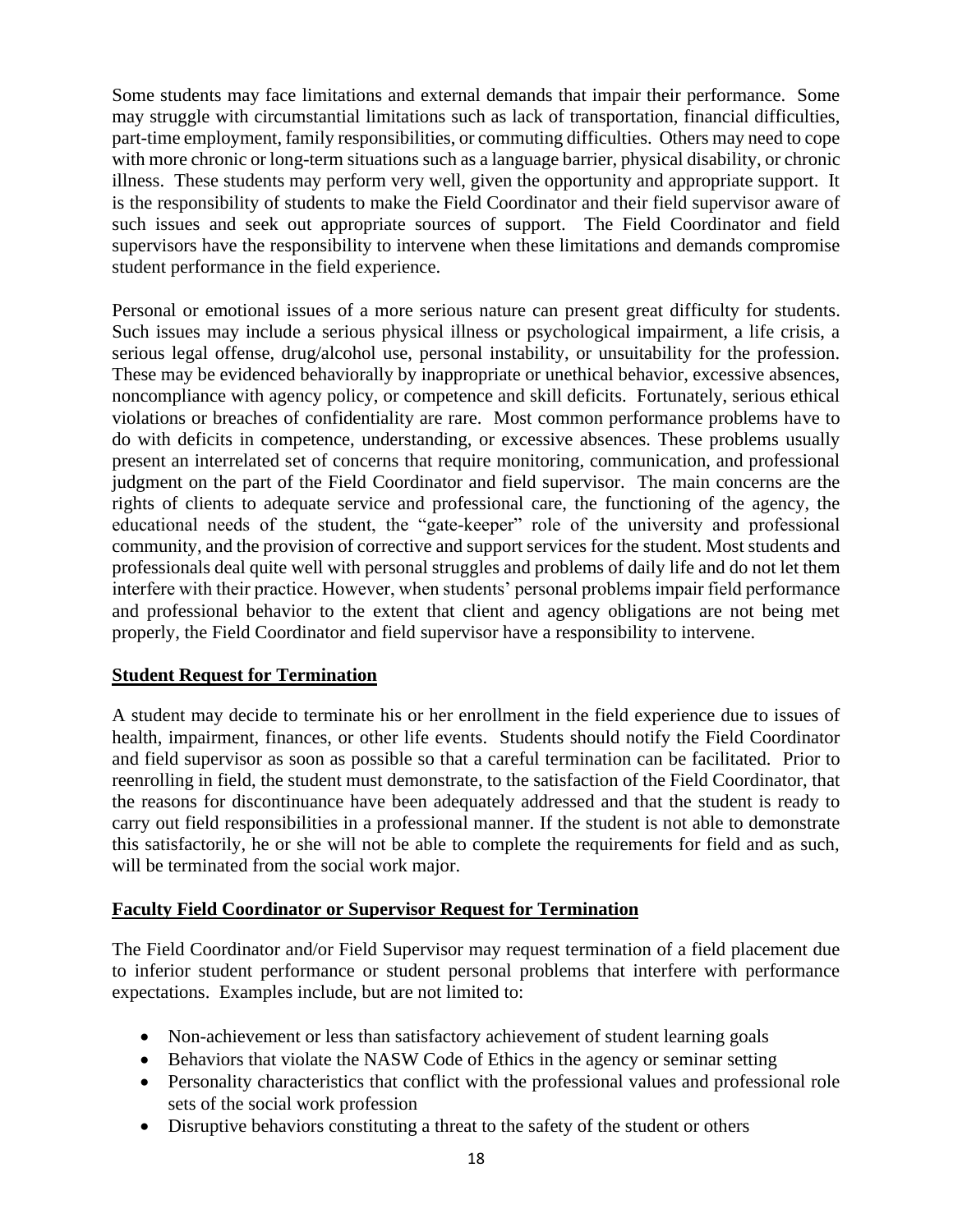- A pattern of unwillingness to participate in the learning activities of the program
- Inability to communicate effectively, orally or in written form, such that performance is seriously affected

If concerns about impaired or inferior performance arise while the student is carrying out field responsibilities and/or participating in seminar:

- The concerns must be fully documented. Documentation should include statements addressing the student's skill assets and deficits, a description of the problem behaviors and/or attitudes, instructional or supervisory interventions, the student's response to those interventions, and the student's current level of functioning. This documentation and related recommendations should be submitted to the Field Coordinator.
- The Field Coordinator will call and conduct a meeting with the student, field supervisor, and Director of the Social Work Program. The student may bring a representative of his or her choice as well.
- At this meeting, all parties will be allowed to present information and perspectives related to the student's performance and present recommendations for possible solutions.
- Based on these insights and recommendations, the Field Coordinator will make a ruling regarding termination or continuance in field.
- A ruling for continuance may require extending the placement, repeating the placement, or transferring to another agency for field training (field supervisors ultimately have the right to discontinue student placement within their particular agency).
- A decision for termination will require the student to withdraw from field or receive an "F," depending on the point in the semester in which termination occurs. Termination results in the inability to meet the requirements for field, and as such, the student will be dropped from the social work major.
- Documentation of the meeting and the outcome decision will be completed by the Field Coordinator and placed in the student's file.
- The Field Coordinator will be responsible for informing the student about the procedures for appeal.

# **Student Rights and Responsibilities/Grievance Procedures**

To address potential violations of students' personal or academic rights, the following protocol has been established.

- 1. The student should first attempt to address his/her concern with the person thought to have made the violation (e.g. faculty, other student, field supervisor, field coordinator, or advisor). As will be the case in their professional lives, students are encouraged to respond to such concerns in a professional manner, with discretion, integrity, respect, and effective communication.
- 2. After talking to the individual involved, if the problem continues
	- a. If the concern is with a faculty member or another student, the student should then discuss the matter with his/her advisor.
	- b. If the concern is with their field supervisor, because it is related to the student's field experience, it should then be shared with the field coordinator.
- 3. If the problem persists, then the student should notify the Social Work Program Director, in writing, about the concern.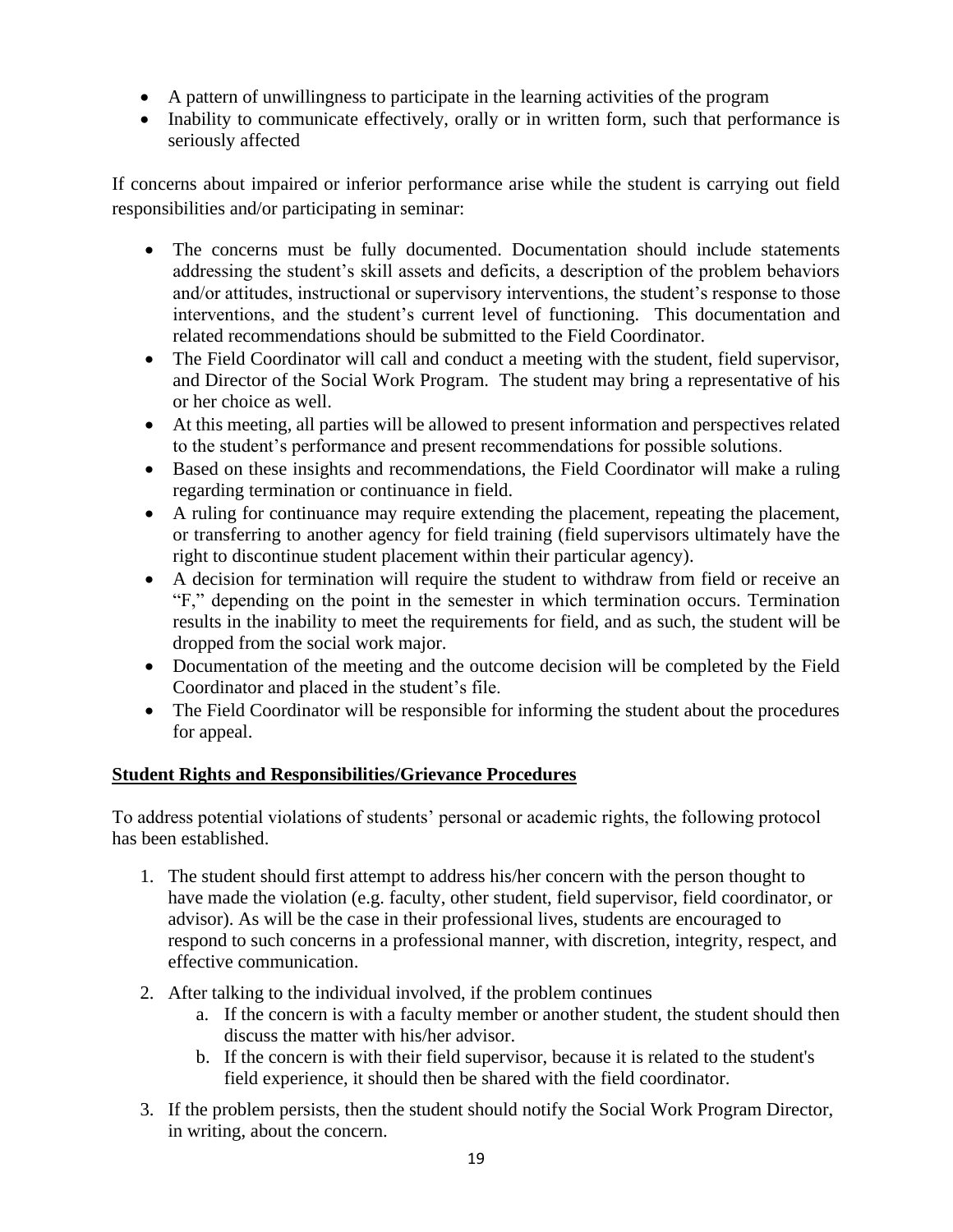- 4. If the problem continues or is in relation to the Social Work Program Director, then the student should notify the chairperson of the Department of Sociology and Social Work, in writing, about the concern.
- 5. If the problem remains unresolved, the student may contact the office of the UWSP Dean of Students, which among other responsibilities, responds to concerns regarding student rights. Information on this office and student rights and responsibilities can be found at: [https://www.uwsp.edu/dos/Pages/default.aspx.](https://www.uwsp.edu/dos/Pages/default.aspx)

Additionally, the Division of Academic Affairs at UW-Stevens Point outlines a number of policies related to the rights and responsibilities of students and the broader university community. At their website [\(https://www.uwsp.edu/acadaff/Pages/gradeReview.aspx\)](https://www.uwsp.edu/acadaff/Pages/gradeReview.aspx) are links to resources/ procedures related to grade review, student academic standards and disciplinary procedures, the UWSP Community Bill of Rights and Responsibilities, and the UWSP Office of Student Rights and Responsibilities. Students are advised to visit the Division of Academic Affairs website for access to these policies and procedures, as well as important contact information for assistance in resolving concerns.

# **After Graduation**

There are many things to think about as you are approaching graduation. Students are encouraged to discuss options with their advisors, field supervisors and colleagues, and to visit UW-Stevens Point Career Services. Three issues that many social work students often consider as they approach graduation are social work certification, employment, and graduate study.

#### **Social Work Certification**

Each state has a different process for certifying and/or licensing social workers. In Wisconsin, the State of Wisconsin Department of Safety and Professional Services [\(http://dsps.wi.gov/\)](http://dsps.wi.gov/) facilitates this process. Though there are multiple levels of certification/licensure in Wisconsin, undergraduate students graduating from accredited schools of social work are eligible for the basic "social worker" certification. Students are strongly encouraged to review information about social work certification at the Department of Safety and Professional Services website and to talk with their advisors for clarification if needed. Social work certification involves an application, fee, and exam process, as well as certain requirements for maintaining certification once it is earned. NASW WI offers information about exam preparation workshops. Please review their website for details: <http://www.naswwi.org/continuing-education/social-work-exam-prep/>

The title of "social worker" is protected in Wisconsin. Only those with social work certification/licensure are permitted by law to utilize it. Therefore, one must be certified/licensed as a social worker to gain employment in certain positions. Not all social service jobs require social work certification, though it is desirable for most. Students planning to continue directly on to graduate school after completing their undergraduate studies may decide not to become certified at the undergraduate level, since they will be eligible for the "advance practice" credential after earning their MSW.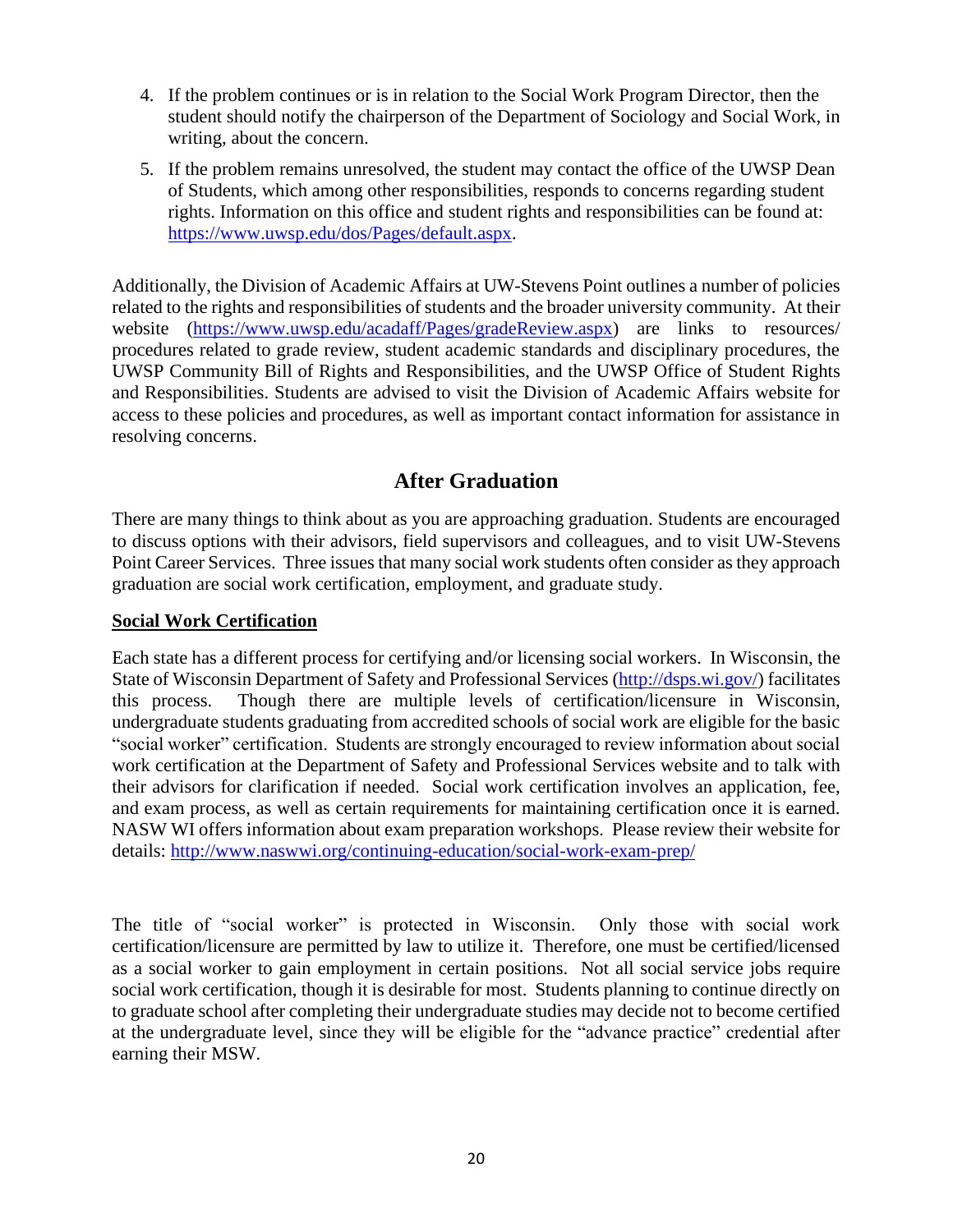## **Employment**

Bachelor's level social workers are eligible for entry-level employment in a wide variety of practice areas including child and family, mental health, substance abuse, medical, aging, disabilities, and criminal justice. Examples of specific job titles include child protective services worker, foster care case manager, aging and disability specialist, crisis counselor, mental health case manager, discharge planner, nursing home social worker, and job coach. Students are encouraged to start exploring career options and job opportunities early in their academic careers, so that by the time they graduate, they are aware of options in their fields of interest. In addition to the resources provided at the UW-Stevens Point Career Services website, the following websites may be helpful to students in their employment searches:

Job Center of Wisconsin:<https://jobcenterofwisconsin.com/>

Social Work Jobs.com: <http://www.socialworkjobs.com/>

Social Work Job Bank:<http://www.socialworkjobbank.com/site/>

Social Service Network.com: <http://www.socialservicenetwork.com/>

## **Graduate Study**

Earning a master's degree in social work (MSW) is an excellent way to advance your knowledge and skill for a career in social work. Doing so opens doors to certain areas of practice that require a master's degree such as school social work, dialysis social work, and clinical social work. It also tends to increase marketability, pay, and chances of obtaining supervisory and/or administrative positions.

MSW programs typically require two years of additional study for students graduating with undergraduate majors other than social work and one year of additional study for students graduating from an undergraduate social work programs accredited by the Council on Social Work Education (CSWE). The special standing that undergraduate students graduating from accredited schools of social work receive is called "advanced standing."

There are over 200 schools throughout the United States that offer graduate programs in social work accredited by CSWE. CSWE provides a mechanism for searching for schools by state at: [https://www.cswe.org/Accreditation/Directory-of-Accredited-Programs.aspx.](https://www.cswe.org/Accreditation/Directory-of-Accredited-Programs.aspx) Graduate students are typically asked to choose a concentration or specialization, and schools vary greatly in the foci they offer. Graduate school bound students should investigate the concentrations offered by schools they are considering, as well as such things as geographic location, cost, scholarships and aid, and admission requirements.

# **Student Resources and Services**

## **NASW**

The National Association of Social Workers (NASW) is the largest membership organization of professional social workers in the world, with 145,000 members. NASW works to enhance the professional growth and development of its members, to create and maintain professional standards, and to advance sound social policies. Social work students are encouraged to become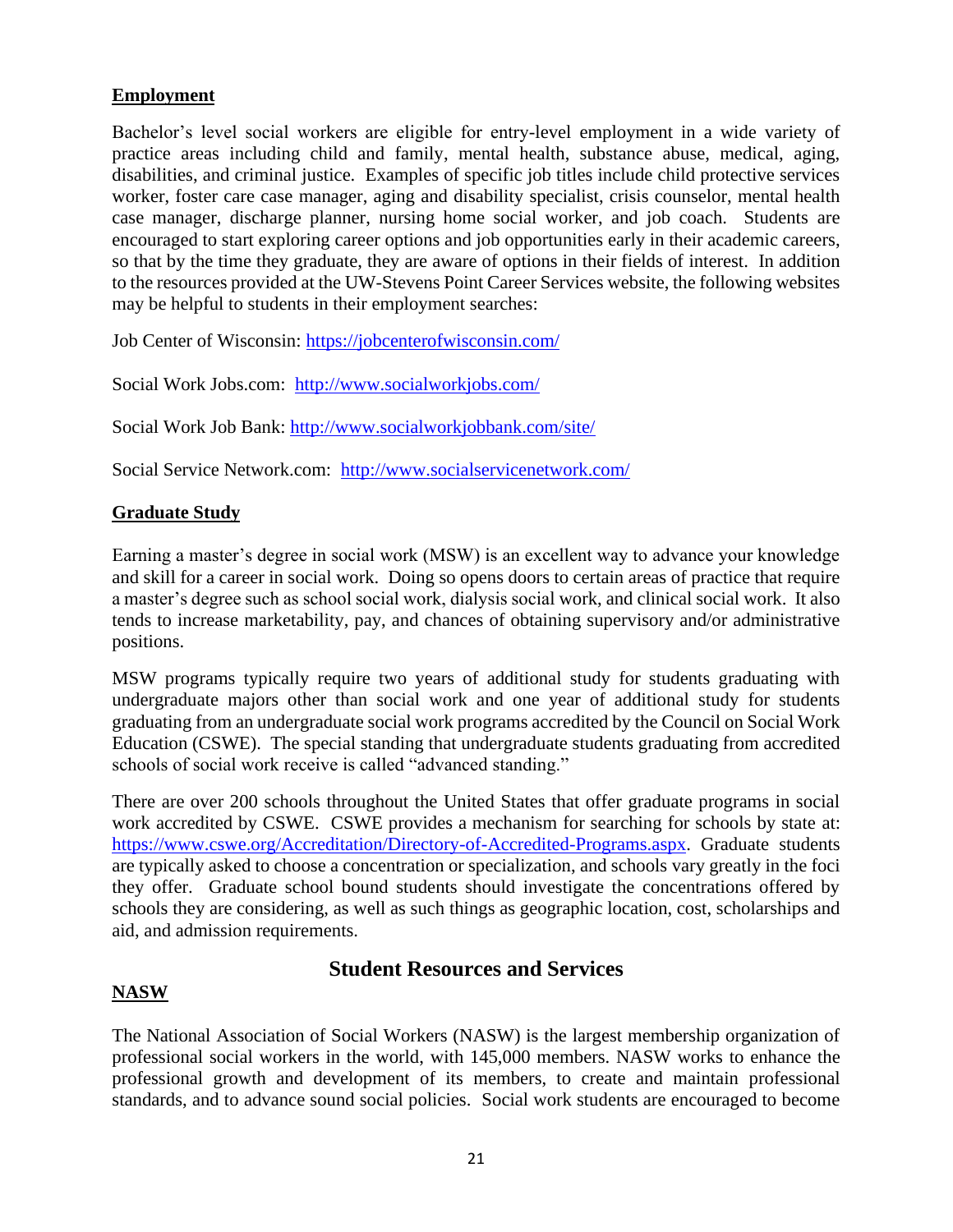members of NASW, and special student rates are available. Students should visit the NASW website for additional information: [http://socialworkers.org/.](http://socialworkers.org/)

## **Student Awards, Recognitions, and Scholarships**

*Gordon Shipman Memorial Scholarship:* In the spring of 1992, upon his death, a scholarship was established to honor Dr. Gordon Shipman, Professor of Sociology and Department Chair, who served at UWSP with distinction from 1966 to 1974. Students and faculty remember Dr. Shipman as an enthusiastic, energetic, concerned and caring teacher as well as an activist and leader in local political and community life.

*George Dixon Memorial Scholarship:* The fund for this scholarship was inaugurated through contributions from his colleagues and former students during the department's  $40<sup>th</sup>$  anniversary celebration in the spring of 1995. Professor Dixon is remembered for his personal commitment and encouragement of students to perform community service, work for social change, and promote social justice.

*Virginia Fish Scholarship:* This fund was established September 2006 by Arthur Fish, husband of emeritus sociology faculty member Virginia Kemp Fish, to honor her longtime dedication and service to the department. The scholarship is specifically designated for students who have a deep interest in women's studies and gender issues, or social deviance.

*Wolensky Family Scholarship:* In 2006 this scholarship was established by Sociology Professor Robert Wolensky. The scholarship is distributed annually to a sociology or social work major studying with UW-Stevens Point in either Poland, England, Australia, or Germany. It is one of several scholarships within the International Programs scholarship Endowment (IPSE) which is part of the UW-Stevens Point Foundation. IPSE was created 10 years ago by the former faculty leaders and alumni who wanted to facilitate study abroad participation at UW-Stevens Point.

For each of the above scholarships offered through the Department of Sociology and Social Work, a student must have a 3.0 overall grade point average and a 3.5 grade point average in their sociology or social work major.

Eligible students will receive notification of their eligibility in the spring semester of each academic year. They will then be asked to provide a written statement verifying that they:

- are a sociology and/or social work major
- are at least a first semester junior, and not a graduating senior
- have completed at least 12 credits of sociology or social work courses at UW-Stevens Point
- are a full-time student
- will be enrolled as a full-time student at UW-Stevens Point for at least one more semester
- are eligible for financial aid

They will also be asked to write a 150-200 word essay on one of the following topics:

- assess the ways in which a major in sociology and/or social work has contributed to your understanding of social justice and the processes of social change *(For Shipman and/or Dixon Scholarship consideration)*
- assess the contributions of your sociology and/or social work major to your undergraduate education in general *(For Shipman and/or Dixon Scholarship consideration)*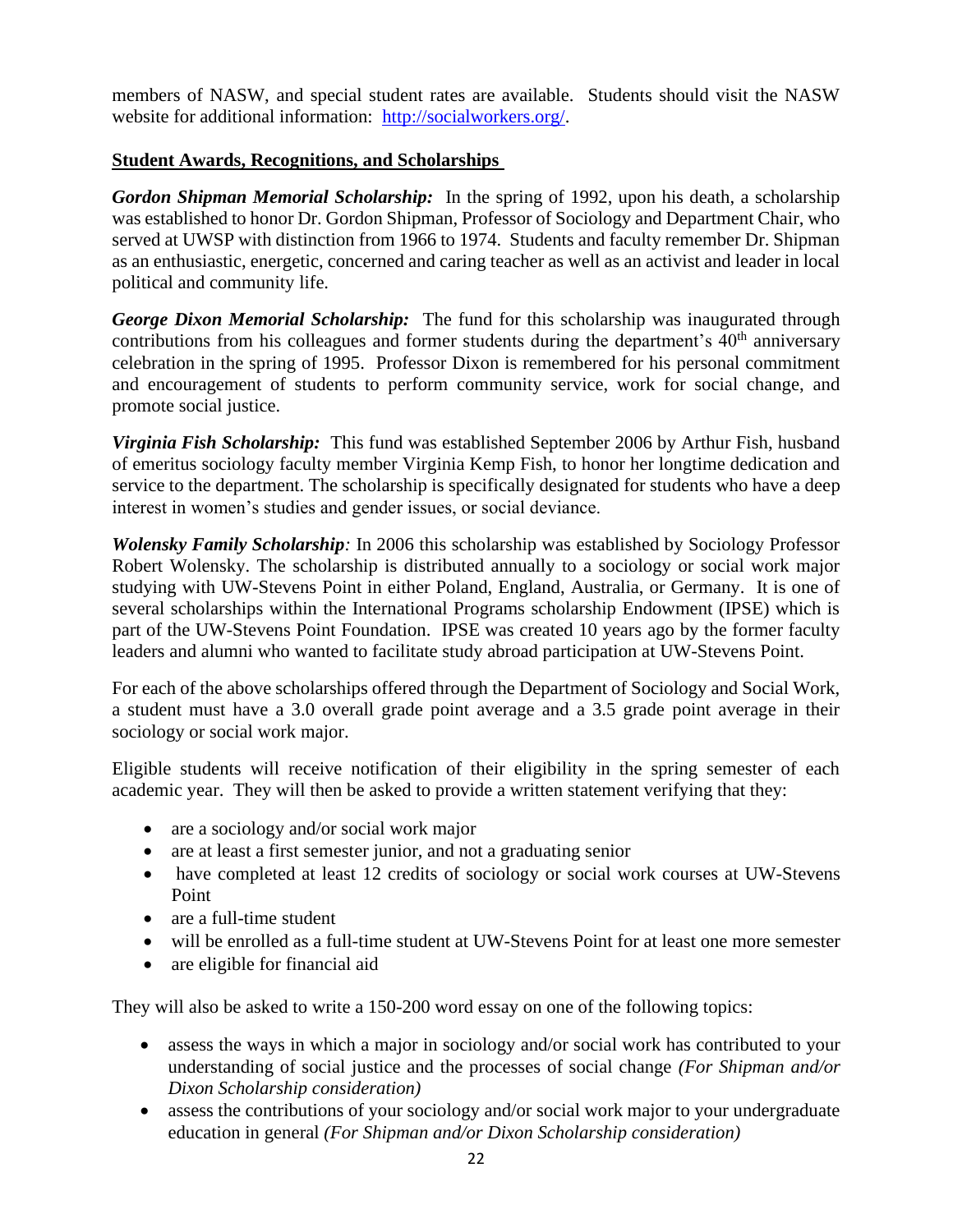• assess how study in sociology and/or social work can contribute to a more full understanding of gender and women's studies issues, or issues involving social deviance *(For Fish Scholarship consideration)*

Scholarship recipients will be informed in writing and will be honored at the Department of Sociology and Social Work reception that occurs during the spring semester each year.

*UW-Stevens Point Academy of Letters and Science:* Each spring the Department of Sociology and Social Work nominates two majors who are then selected by the UWSP Academy of Letters and Science for recognition with the Distinguished Achievement Award. The award is presented at a banquet in the spring to which a department representative and parents are also invited.

#### **Student Organizations and Service Opportunities**

#### *Sociology and Social Work Student Organization*

The Sociology and Social Work Student Organization provides an opportunity for both sociology and social work students to organize around their academic, service, and career interests. Leadership opportunities are available through officer, committee, and membership activities. The Organization receives guidance from both sociology and social work faculty advisors. Activities are determined by current organization officers and members. Examples of past activities include field trips/tours of prisons and mental health institutions; guest speakers from professionals and consumers in the local community; local service projects such as clothing drives, assisting at a homework center, and participating in Habitat for Humanity; and service trips to larger cities. The organization meets twice a month throughout the academic year.

#### *Phi Alpha Honor Society*

The Department of Sociology and Social Work has a chapter for this national social work honor society. Students who meet the required academic standards are invited to join in the spring of each academic year and will be recognized at the Department's recognition event. The purpose of the Phi Alpha Honor Society is "to provide a closer bond among students of social work and promote humanitarian goals and ideals…Phi Alpha fosters high standards of education for social workers and invites into membership those who have attained excellence in scholarship and achievement in social work" [\(http://www.phialpha.org/\)](http://www.phialpha.org/). As a student organization, officers and members of Phi Alpha promote excellence in social work by encouraging participation of students in educational opportunities outside of the required social work curriculum, such as workshops, conferences, training sessions, and guest lectures.

#### *Service Opportunities for Social Work Students*

Social work students are strongly encouraged to engage in community service/ volunteer work throughout their collegiate experience. Service to others is a key component of the social work profession, and such efforts demonstrate commitment to the social work profession. Further, service experiences assist social work students in their personal and professional development, as students gain exposure to and experience with various client populations, service organizations, and community issues.

UW-Stevens Point abounds with opportunities for students to engage in community service. Students might learn of opportunities through the UW-Stevens Point Campus Activities and Student Engagement (CASE) [\(https://www.uwsp.edu/centers/CASE/pages/orgs/default.aspx\)](https://www.uwsp.edu/centers/CASE/pages/orgs/default.aspx) and/or the United Way of Portage County [\(http://www.unitedwaypoco.org/\)](http://www.unitedwaypoco.org/).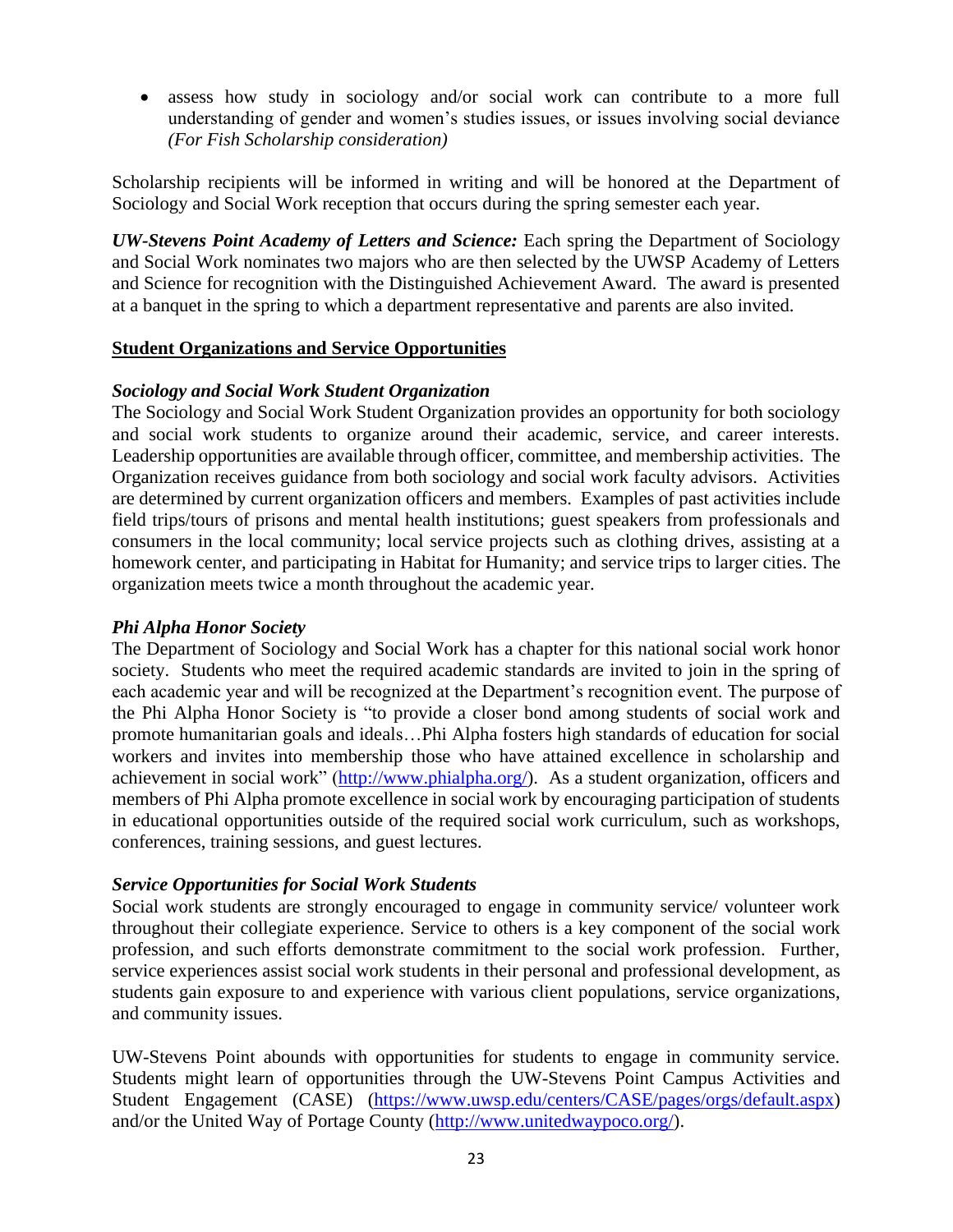## **Opportunities to Engage in Research and Professional Development**

### *L and S Research Symposium*

The College of Letters and Science Undergraduate Research Symposium provides students with an opportunity to showcase their research efforts. All students in the college are given a forum in which they can present their research in a professional setting. Guests, faculty, and administrators are invited to the symposium, which takes place once per year. Students are encouraged to ask their instructors and/or advisors for more information.

## *Social Work Support Fund*

The Social Work Support Fund was initiated by Professor Amy Zlimen. The fund is supported by contributions made by department faculty and alumni. Its purpose is to provide support for student professional and academic activities including research projects, professional training sessions, and attendance at professional meetings. Students are encouraged to ask their advisors for more information.

## *UW-Stevens Point Office of Research and Sponsored Programs*

The UWSP Office of Research and Sponsored Programs

[\(https://www.uwsp.edu/acadaff/orsp/Pages/default.aspx\)](https://www.uwsp.edu/acadaff/orsp/Pages/default.aspx) has a number of funding sources for students who wish to engage in research. Students are encouraged to explore these options and work with their advisors to facilitate the application process.

## **Opportunities to Participate in Shaping the Social Work Program**

The social work faculty is responsible for setting and implementing social work program policies. These policies include the content of the curriculum, the process for admission into the major, the time and frequency of course offerings, and many other decisions that directly affect students. Students have the right, and are encouraged, to have input into the policies and procedures associated with the program. The program invites and welcomes student participation and feedback as we work together to deliver a high-quality program that prepares skilled social work practitioners. Student feedback is critical to helping the social work program undergo ongoing evaluation and curricular improvements. Students have the right and opportunity to participate in formulating and modifying policies in a number of ways:

- 1. Any individual or group of students may discuss an idea or concern with a faculty member and ask that faculty member to bring it to a Department faculty meeting. It is strongly suggested that students put their ideas or concerns in writing so that the faculty member accurately represents them.
- 2. Any individual or group of students may request the Department Chairperson to schedule a time at a Department faculty meeting during which the student or group can present their own ideas or concerns. A request for this should be made with realization that the student presentation cannot necessarily be scheduled to occur at the very next meeting.
- 3. The Sociology and Social Work Organization (SSWO) enables students to collectively voice their ideas and concerns in a number of ways: 1) Individual students are encouraged to bring their ideas and concerns to SSWO student officers, who can then bring them to the Department, 2) SSWO student officers elicit ideas, concerns, and feedback from their fellow students during organization meetings and via email requests, and 3) SSWO student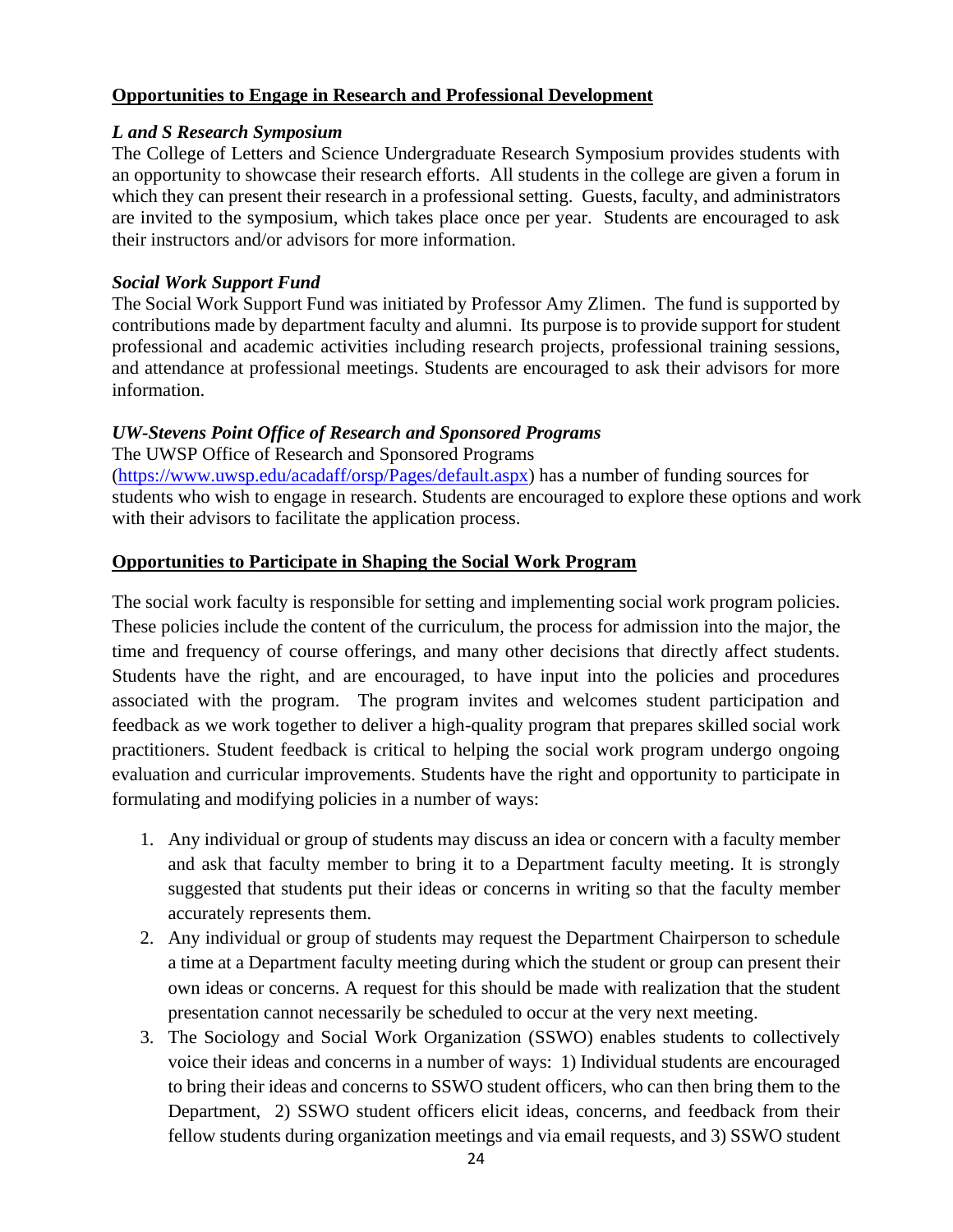officers are invited to sit in on Department faculty meetings that focus on certain student issues.

- 4. As part of its mission, Phi Alpha, the Social Work Honor Society, fosters high standards of education for social workers and invites into membership those who have attained excellence in scholarship and achievement in social work. As such, members of Phi Alpha are particularly suited to participate in formulating and modifying program policies. Phi Alpha student officers are invited to sit in on Social Work Program Committee meetings to provide consultation and input, as long as individual students are not being discussed. For example, Phi Alpha student officers may not attend meetings of the committee that are focused on decisions pertaining to acceptance to the social work program.
- 5. The Department chairperson and/or the chairperson of the Department Student Relations Committee holds open meetings each semester to listen to student ideas and concerns. Any student is welcome to directly voice or propose new ideas or share concerns.
- 6. Students provide feedback on course content, instruction, and program policies and procedures through course evaluations, student surveys, exit surveys, and alumni surveys. It is the student's responsibility to provide accurate feedback on both strengths and challenges in the program.

## **International Opportunities for Social Work Students**

Social work students are encouraged to participate in international programs during their time at UW-Stevens Point. Such experiences foster learning about diverse ways of living, develop leadership and collaboration skills, and provide a context for developing skills in cultural competence. Students are encouraged to visit the UW-Stevens Point Office of International Education [\(https://www.uwsp.edu/studyabroad/index.aspx\)](https://www.uwsp.edu/studyabroad/index.aspx) to learn about opportunities.

## **Student Services at UW-Stevens Point**

## *Tutoring and Learning Center*

The UW-Stevens Point Tutoring and Learning Center [\(https://www.uwsp.edu/tlc/\)](https://www.uwsp.edu/tlc/) is an excellent resource for students in need of additional guidance and support to accomplish their academic goals. They provide a variety of online and in-person services to assist students with their reading, writing, computer, and subject-specific skills. Students may also gain valuable social work-related experience by becoming peer tutors.

## *UW-Stevens Point Student Counseling Center*

The UW-Stevens Point Counseling Center [\(https://www.uwsp.edu/counseling/\)](https://www.uwsp.edu/counseling/) is a mental health facility providing counseling and psychological services to students and staff of UW-Stevens Point to develop mental health that enhances the learning experience. At the Counseling Center students meet with mental health professionals to discuss ways to enhance education, career and personal development. Counseling is an opportunity to talk about life experiences with an objective person. It helps students learn new skills and ways of looking at situations so they can more successfully resolve their presenting concerns. The counseling experience can help sort through feelings, identify strengths, and explore options relative to many issues and concerns. Some common concerns of college students are self-esteem, worry, depression, relationship problems, career indecision, study skills, and the stress of being a college student. Consultation is available to faculty and staff on issues that affect students.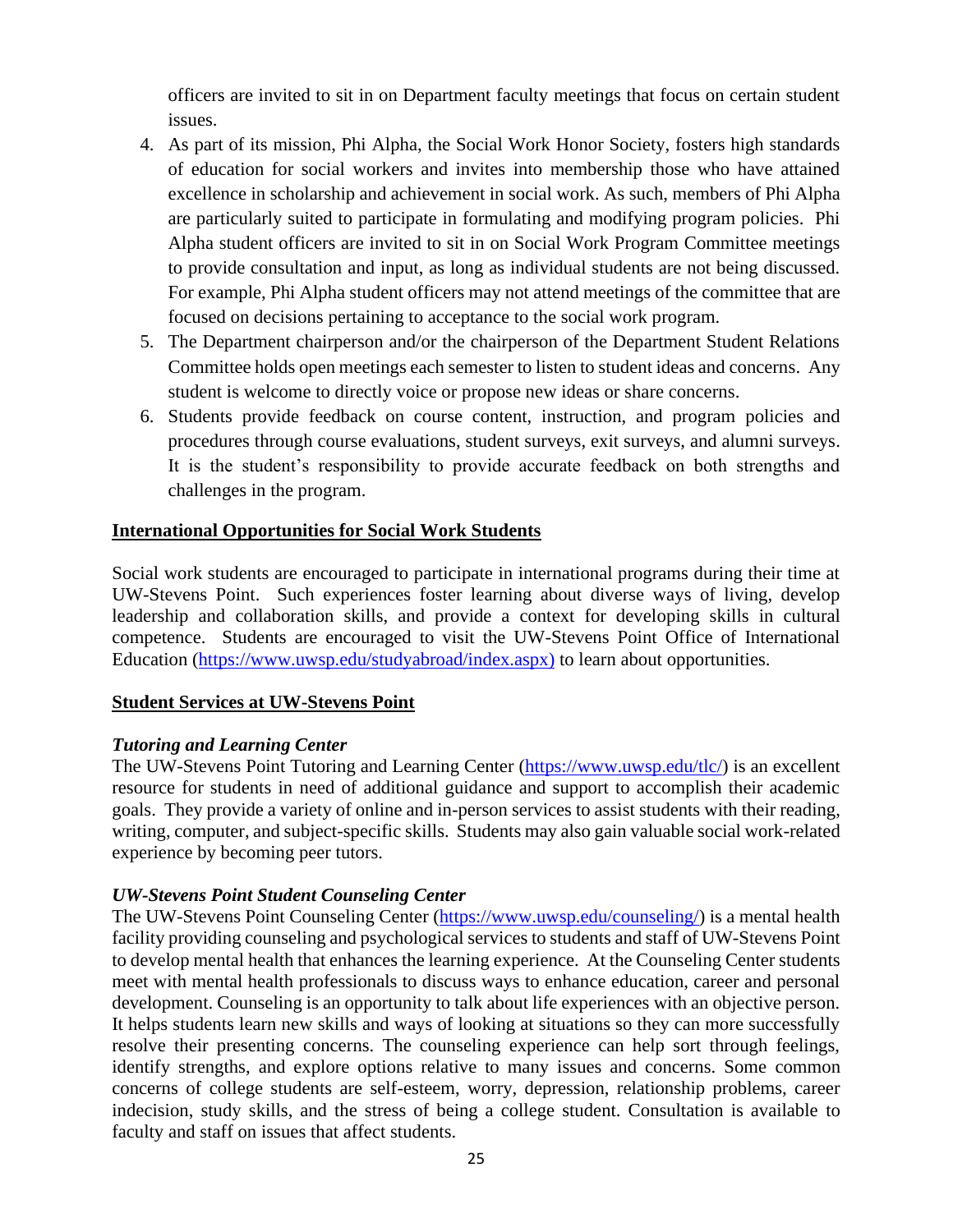#### *UW-Stevens Point Disability and Assistive Technology Center*

The mission of the Disability and Assistive Technology Center (DATC) [\(https://www.uwsp.edu/datc\)](https://www.uwsp.edu/datc) is to ensure that qualified students with disabilities are provided equal access and accommodations appropriate to their disability in all UW-Stevens Point programs and academic pursuits. Inherent in the mission statement is the commitment to abide not only to the letter but the spirit of the law; Section 504 of the Rehabilitation Act-1973 and the Americans with Disabilities Act-1990.

#### *UW-Stevens Point Academic and Career Advising Center*

The Academic and Career Advising Center [ttps://wwwh.uwsp.edu/cols/acac/Pages/default.aspx](https://www.uwsp.edu/acac/pages/default.aspx) staff provides assistance to UW-Stevens Point students and alumni through individual contact, group presentations, classroom instruction, their website, and print materials accessible the office resource room. Academic and Career Advising Center staff assist with exploring majors and careers, preparing for job search, locating jobs and other practical experiences, and pursuing graduate or professional schooling.

#### *UW-Stevens Point Native American Center*

Unique within the University of Wisconsin System, the Native American Center (<https://www.uwsp.edu/dca/Pages/NAC/About-NAC.aspx>) otherwise known as the NAC, was established in 1978 to *"respond to the self-defined needs and goals of Native American communities throughout Wisconsin"*. Historically, many of the NAC's activities have sought to "empower Wisconsin Indian people through quality education programs and technical assistance." The NAC provides tribal and community outreach, a Native American resource collection, services to recruit and retain Native American students at UW-Stevens Point, and two Native American student organizations.

#### *UW-Stevens Point Multicultural Resource Center*

The Multicultural Resource Center (<https://www.uwsp.edu/dca/Pages/MCRC/About-MCRC.aspx>) is designed to meet the specific needs of students from traditionally underrepresented groups. Conveniently housed in 208 Dreyfus University Center, the MCRC provides students with academic and social opportunities, seeking to encourage the success of UW-Stevens Point's Native American, Asian American, African American, and Latina/Latino/Latinx American students.

# **Concluding Remarks**

We again welcome you to the Social Work Program at UW-Stevens Point. The faculty, staff and administration are committed to providing you with a quality learning environment that prepares you for an exciting career in social work. We value your ideas and suggestions and encourage you to explore the many opportunities available to become involved formally and informally in helping to make the program even more responsive to the needs of our students and community.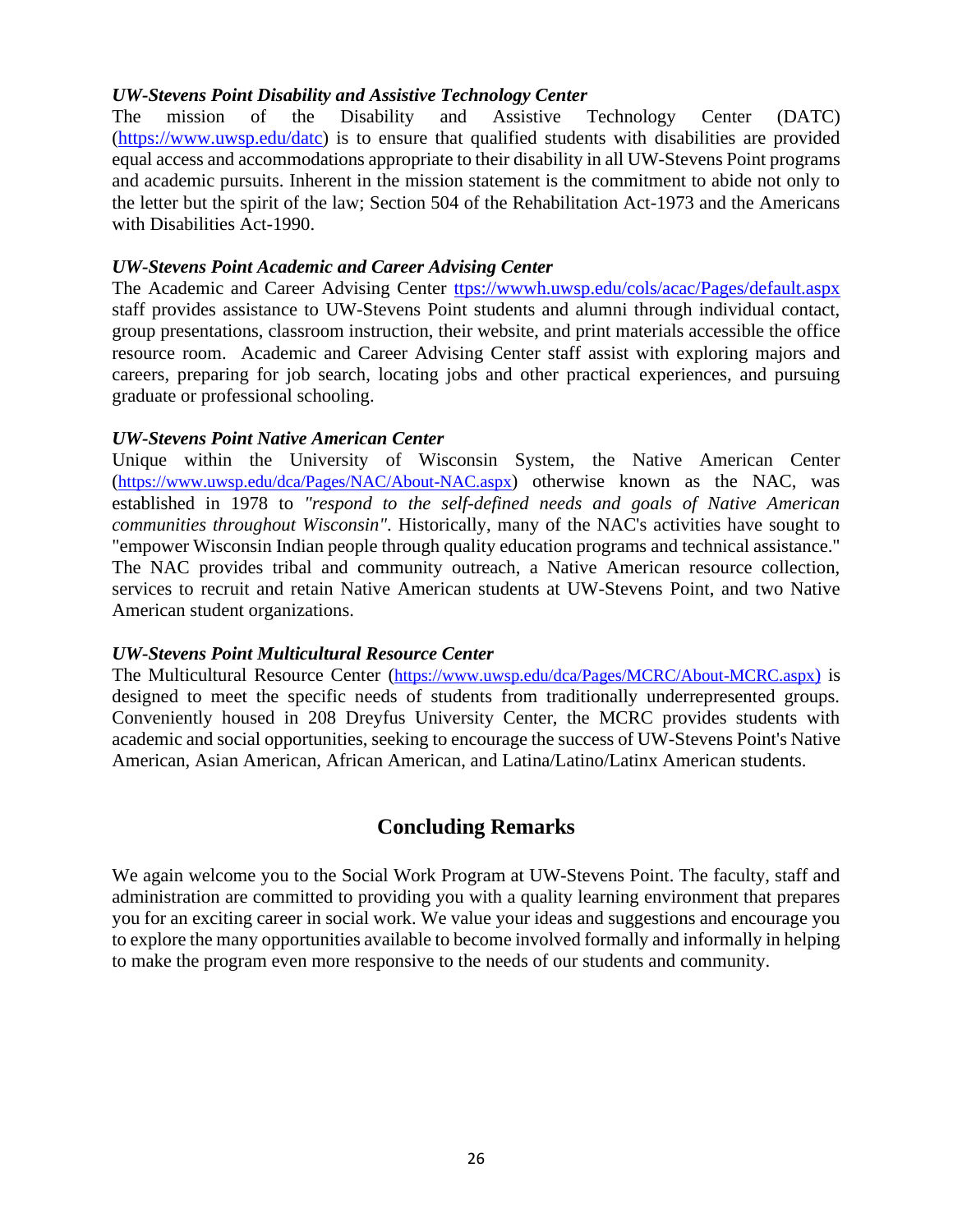# **Courses in Social Work**

**SW/SOC 261. Introduction to Social Work and the Social Services Field.** 3 cr. Development of social welfare; contemporary public and private programs and appropriate settings; philosophy and principles of social work; orientation to the National Association of Social Work Code of Ethics.

**SW/SOC 262. Social Welfare Policies and Programs.** 3 cr. Development and philosophy of social welfare as an institutional system; critical analysis of programs, policies and issues; their interrelationship with other aspects of the social system.

**SW/SOC 263. Ethical Practice in the Helping Professions.** 3 cr. Provides the knowledge base required to identify ethical issues, the necessary skills to resolve ethical dilemmas, and the capacity to make ethical decisions when confronted with complex situations in social work and other helping professions.

**SW 316 Child Welfare Practice**. 3 cr. This course will focus on the foundational skills and knowledge of child welfare practice that includes basic interviewing skills; assessment; case planning; protective services; extended family and foster family care; family centered services; their effects on Native American and other minority cultures; and child welfare policies such as ICWA, ASFA, WI Children's code.

**SW 359. Social Work Methods: Casework.** 3 cr. Principles of generic social work in microsystems; concepts and casework practice with individuals, interviewing, relationships, social diagnosis, and treatment.

**SW 361. Social Work with Groups.** 3 cr. Principles of generalist social work practice with task and treatment groups.

**SW 362. Social Work Methods: Community Organization and Social Service Administration.** 3 cr. Principles of generic social work in macrosystems including planning, action, and advocacy; social service administrative concerns including relationships between organizations, and issues within the organization including supervision, consultation, research, and continuing education.

**SW/SOC 364. Social Services in Native American Communities.** 3 cr. Introduction to values, beliefs, customs, and histories of Native Americans emphasizing Wisconsin tribal nations and their social service needs.

**SW 365. Social Work Practice with Diverse Populations.** 3 cr. Knowledge, skills, and values to provide inclusive, ethical, and evidence-based practice to diverse populations across all systems; a focus on cultural humility and intersectionality.

**SW/SOC 376. Human Behavior and the Social Environment.** 3 cr. Theories of interaction between individuals and the social environment that apply to the practice of social work.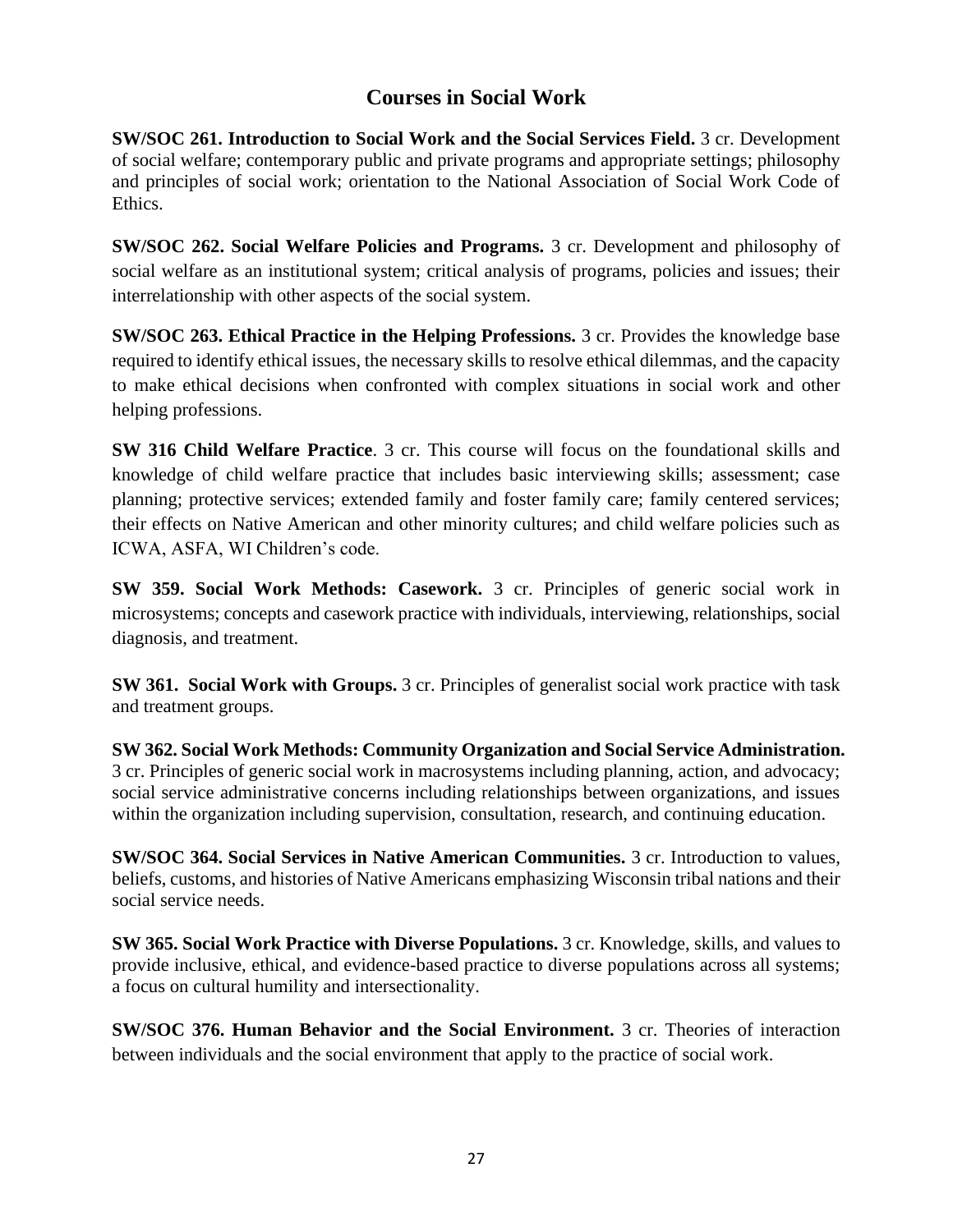**SW/SOC 378. Problems in Family Interaction.** 3 cr. Theories and modalities used in treatment of contemporary family problems. Examine families in social, economic, environmental, and cultural contexts.

**SW 381. Death, Dying, Loss and Grief.** 3 cr. End-of-life care in the U.S., societal attitudes about death and dying, issues faced by dying individuals and their families, policy considerations, and professional approaches. The nature and centrality of the experience of dying, death, loss and grief as part of life. Self-awareness as a fundamental component of professional practice.

**SW 383. Substance Use Disorders: Assessment and Intervention.** 3 cr. Bio-psycho-social approach to understanding substance use disorders on the individual, family, and community levels. Assessment and intervention methods, including evidence-based practices. Boundaries and ethics in working with people with substance use disorders. Role of trauma and implications for serving diverse groups.

**SW 385. Social Work and Mental Health. 3 cr.** Major mental health concerns across the lifespan. Introduction to the Diagnostic and Statistical Manual of Mental disorders (DSM) as the organizing framework for reviewing major mental disorders. Mental health issues from a generalist perspective including the influence of social environment, culture, stigma, policy, recovery and co-occurring disorders. U.S. mental health system and social work roles.

**SW 387. Emerging Issues in Social Work with Children and Youth**. 3 cr. Contemporary concerns and practice innovations pertaining to children and youth. Mental and physical health, LGBTQIA+, school-based and community-based issues, challenges, and relevant policies.

**SW 395. Special Topics in Social Work.** 1-3 cr. Subtitle will designate area. May repeat for credit with different subtitles.

**SW 494. Social Work Practicum.** 4-8 cr. Observe and practice social work under guidance of cooperating field placement supervisors in an approved social service agency; emphasis on guided social work.

**SW 495. Social Work Practicum Seminar**. 1-2 cr. Weekly meetings to discuss application of social work practice theory to the agency setting, and to increase knowledge and identification with social work profession.

**SW 498. Special Work in Social Work and Social Administration.** 1-3 cr. Upperclass social work majors may arrange for independent study with cons chair. Credit based on scope of the project.